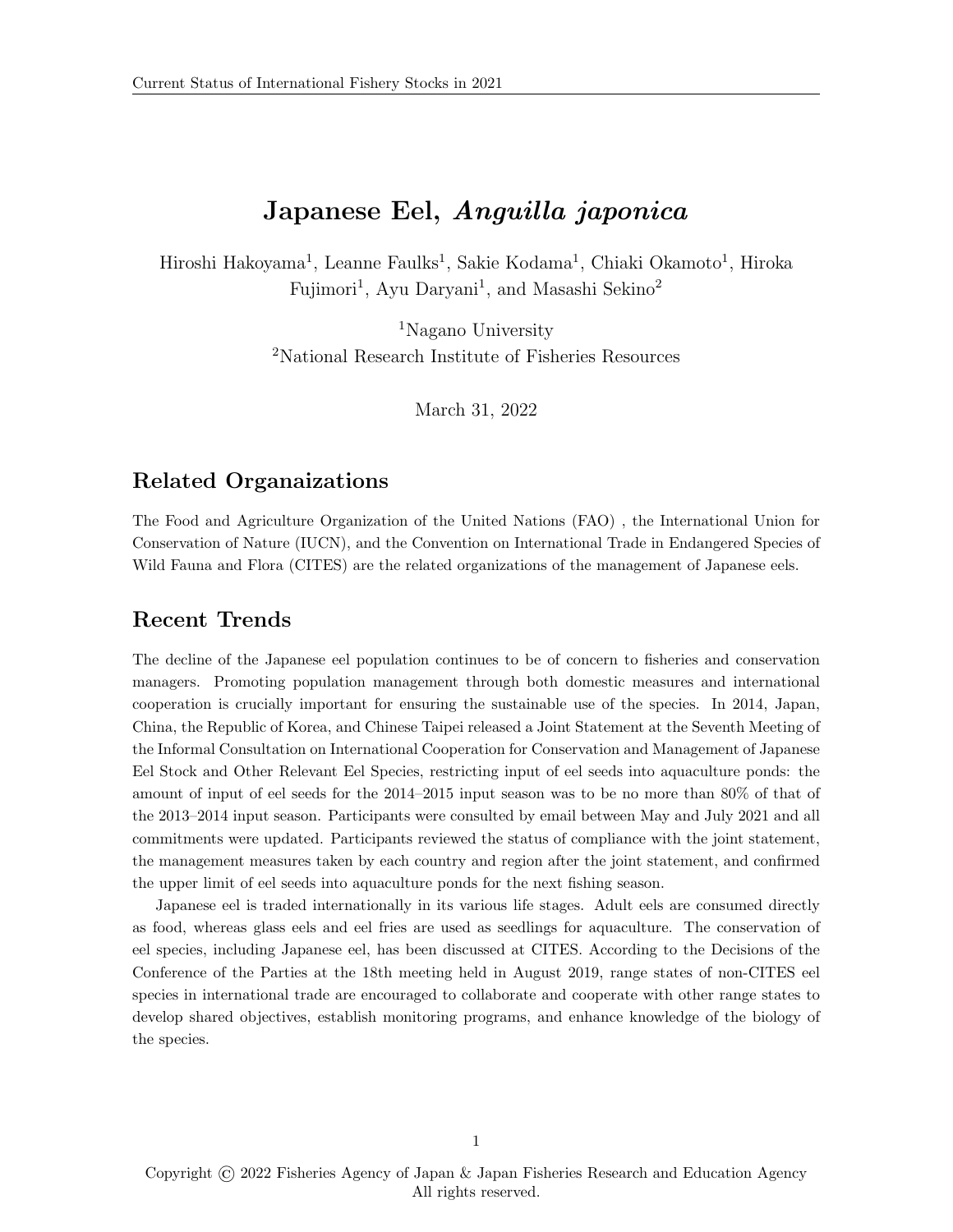## Usage

One typical eel dish in Japan is grilled eel or Kabayaki, often served as Unaju or Unadon. There are also some local eel dishes in Japan such as Hitsumabushi and Seiromushi. Japanese eel serum contains poison; it should never be eaten raw [\(Yoshida et al., 2008\)](#page-23-0). Japanese eel is not only used as a food source but also as an ingredient for traditional medicine in China and on the Korean peninsula [\(Kuroki, 2019\)](#page-20-0).

## Overview of the Fishery

Farmed eels account for most of the domestic supply in Japan. However, wild yellow eels (developmental stage) are still caught by longlines or traps set in freshwater and brackish waters [\(Mochioka,](#page-21-0) [2019\)](#page-21-0). The history of eel fisheries in Japan extends back to the Edo era (1603-1868). In fact, official data of eel catches have been available since 1894 [\(Hakoyama et al., 2016\)](#page-19-0). The domestic eel catch was stable at 3,000 to 4,000 tons in the early 19th century, but it decreased during World War II. Although it recovered temporarily to the 3,000-ton range in the 1960s, the catch has been declining since 1970(Fig. [1\)](#page-9-0). The domestic catch in 2020 was 65 tons, the lowest ever. The number of inland fishermen (the number of fishery management entities in lakes that mainly targeted yellow/silver eels) during this period also decreased remarkably [\(Hakoyama et al., 2016\)](#page-19-0). Eel farming developed in the 19th century, with domestic eel farming using elver eels (juvenile stage) having begun in 1879. The eel farming industry became viable in the 1920s, as the methods for raising glass eels advanced. Aquaculture production exceeded the wild catch in the 1930s[\(Tanaka, 2019\)](#page-22-0): its peak amounted to 39,704 tons in 1988, but it has been stable at around 20,000 tons since 1997; production was 16,887 tons in 2020 (Fig. [2\)](#page-10-0).

Glass eels, which serve as seeds for eel farming, are harvested in four regions: Japan, China, Korea, and Chinese Taipei. In Japan, the harvest period is generally December–April. Harvesters catch eels by scooping or using set nets in coastal estuaries and river mouths. Glass eel fisheries are managed by prefectural governments under a licensing system. Prefectural governors issue permits typically restricting the harvesting period, fishing gear, and fishing area. Domestic catch of seeds exceeded 100 tons before 1966, but they fell drastically from 1971 to less than 20 tons in 1990 (Fig. [3\)](#page-11-0). Figure 3 shows the total seed catch in the sea and inland waters. Seeds caught in the sea had "glass eel" labels as their item name or had footnotes that denote they are glass eels. The eels caught in inland waters had no clear description or labels on them, but the quantities collected in rivers and lakes were recorded. According to the Minister's Secretariat Statistics Department, most seeds were assumed to be glass eels, but some elvers might have been included in the data (Personal communication). Around 1960, the developing eel farming industries of Shizuoka, Aichi, and Mie prefectures introduced large amounts of elvers from the Tone River system in Ibaraki and Chiba. During the fishing season, from the middle of March to late October, the seeds collected from the lower Tone River included elver eels: they were 5–20 g and 15–25 cm long. Of these, 60% were supplied to Shizuoka, Aichi, and Mie prefectures as seeds for eel farming [\(Matsui, 1972a,](#page-21-1) pp. 333–335). Since at least 1978, the fishing season for seeds in the nine major aquaculture prefectures has been limited to glass eels during winter [\(Eel Culture](#page-18-0) [Research Council, 1980\)](#page-18-0). This information suggests that eels caught around 1960 included more elver eels than recent catches. If this is the case, the rate of the decrease in glass eel catch is likely to be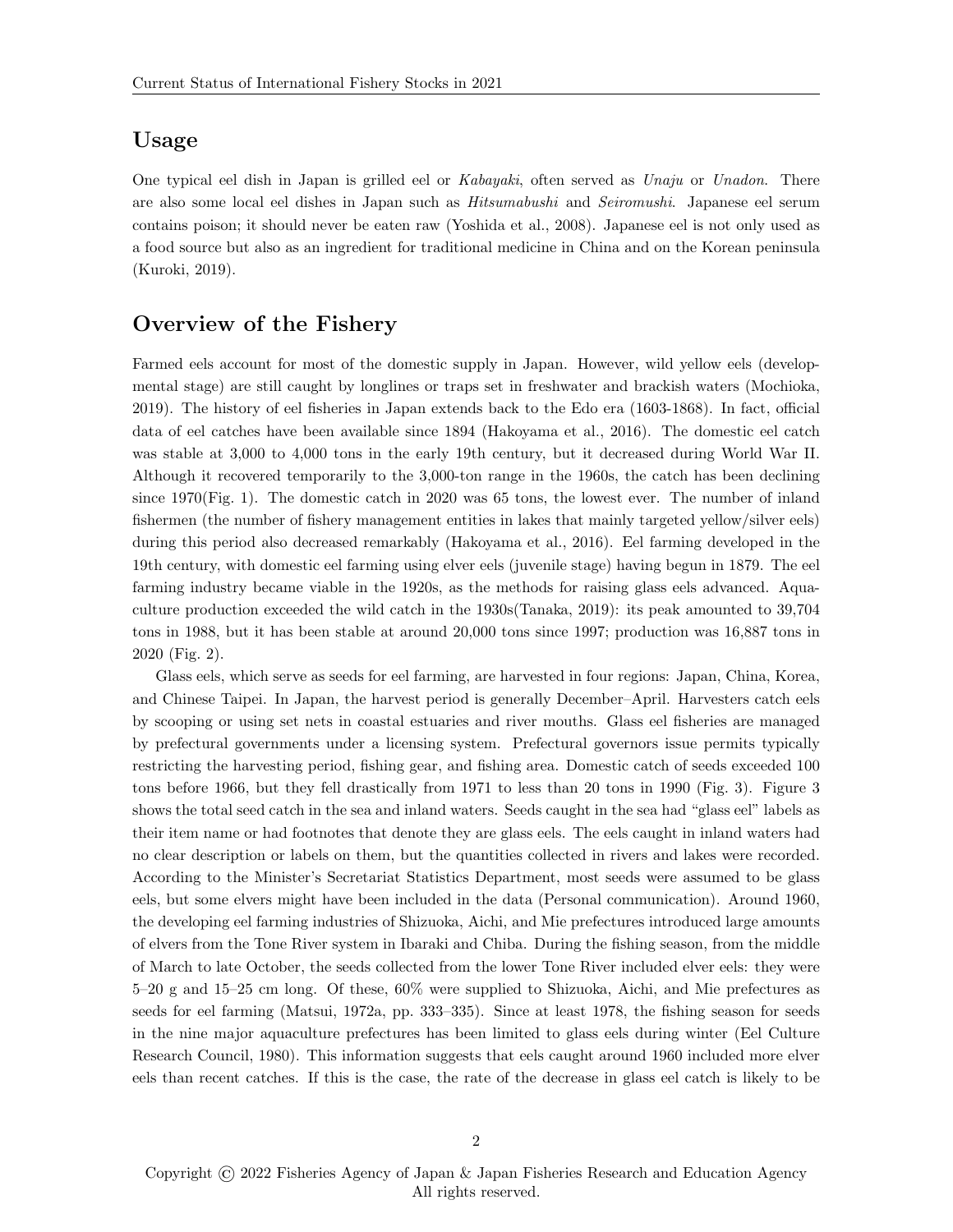smaller than that shown in Figure [3.](#page-11-0)

The global catch of Japanese eel decreased from 3,619 tons in 1969 to 121 tons in 2019, reflecting the trend seen in wild adult eel catches in Japan, which account for approximately 55% of the global catch (Fig. [4\)](#page-12-0). Regarding recent glass eel catches from 2009 to 2017, China had the highest annual catch, followed by Japan. The catches of these two countries accounted for most of the total. During the last several decades, the total amount of glass eels caught in the four regions has fluctuated from year to year, ranging from 20 to 90 tons. In the 2019 fishing season, the catches were 3.7 tons in Japan, 0.6 tons in Korea, and 2.75 tons in Chinese Taipei, but the catches in the 2020 fishing season increased significantly to 17.1 tons in Japan, 4.5 tons in Korea, and 5.2 tons in Chinese Taipei. In the 2021 fishing season (November 1, 2020 to April 30, 2021), the catches were 11.1 tons in japan, 2.5 tons in Korea, and 5.7 tons in Chinese Taipei (Fig. [5\)](#page-13-0).

## Biological Properties

#### Life History

Japanese eel is a migratory species (catadromous fish) that breeds in the ocean and grows in freshwater, brackish waters and coastal habitats over years or decades. The species spawning area is regarded as the West Mariana Ridge [\(Tsukamoto, 1992;](#page-22-1) [Tsukamoto et al., 2011\)](#page-22-2). The Kuroshio current transports hatched larvae for thousands of kilometers to freshwater and brackish water habitats on the coasts of eastern Asian countries. The spawning season is estimated as extending from April through August. It is likely to take place concurrently with a new moon [\(Tsukamoto et al., 2003;](#page-22-3) [Shinoda et al., 2011\)](#page-21-2). The eggs, each having a diameter of approximately 1.6 mm, are laid at a depth of 150–200 m [\(Tsukamoto](#page-22-2) [et al., 2011\)](#page-22-2) in waters of  $25^{\circ}$ C.

The transparent, willow-like Japanese eel larva is called a leptocephalus. Leptocephali are transported westward via the North Equatorial Current (NEC) and mesoscale vortex. They drift northward at the boundary of the Kuroshio Current as they transform into glass eels (Fig. [6\)](#page-14-0). Arriving in coastal areas, the glass eels (already about 0.2 g) will then disperse to freshwater, brackish, and coastal habitats. Upon settling in their respective habitats, glass eels shift into a benthic sheltering behavior. Their body surface gradually turns black. Eels with sufficient pigmentation on their bodies are called elver eels. Their ventral side becomes yellowish as they grow into the yellow eel stage: the longest eel life stage. After living in rivers, matured yellow eels show morphological changes (e.g. enlargement of the eyes) and transform into silver eels before migrating [\(Matsui, 1972b\)](#page-21-3).

The recruitment season of glass eels varies by country or region, but in Japan it mainly occurs during winter, from December through April [\(Han, 2011\)](#page-19-1). Figure [7](#page-15-0) presents the monthly glass eel catch from 2002 (2002–2003) to 2018 (2018–2019). The peak of recruitment can occur anytime during winter or spring and varies every year. These fluctuations in migration patterns are not yet fully understood. In 2019 in the Saigo River, Fukutsu City, Fukuoka Prefecture, a survey conducted by Kyushu University during the new moon revealed that the largest recruitment (1,086 individuals) occurred on April 4 , followed by February 2 (240 individuals) and May 3 (106 individuals). Only three individuals were collected during June–August; none were collected in September (Fig. [8\)](#page-16-0). Nevertheless, quantitative evaluation of the amount of migration is difficult using such a small survey.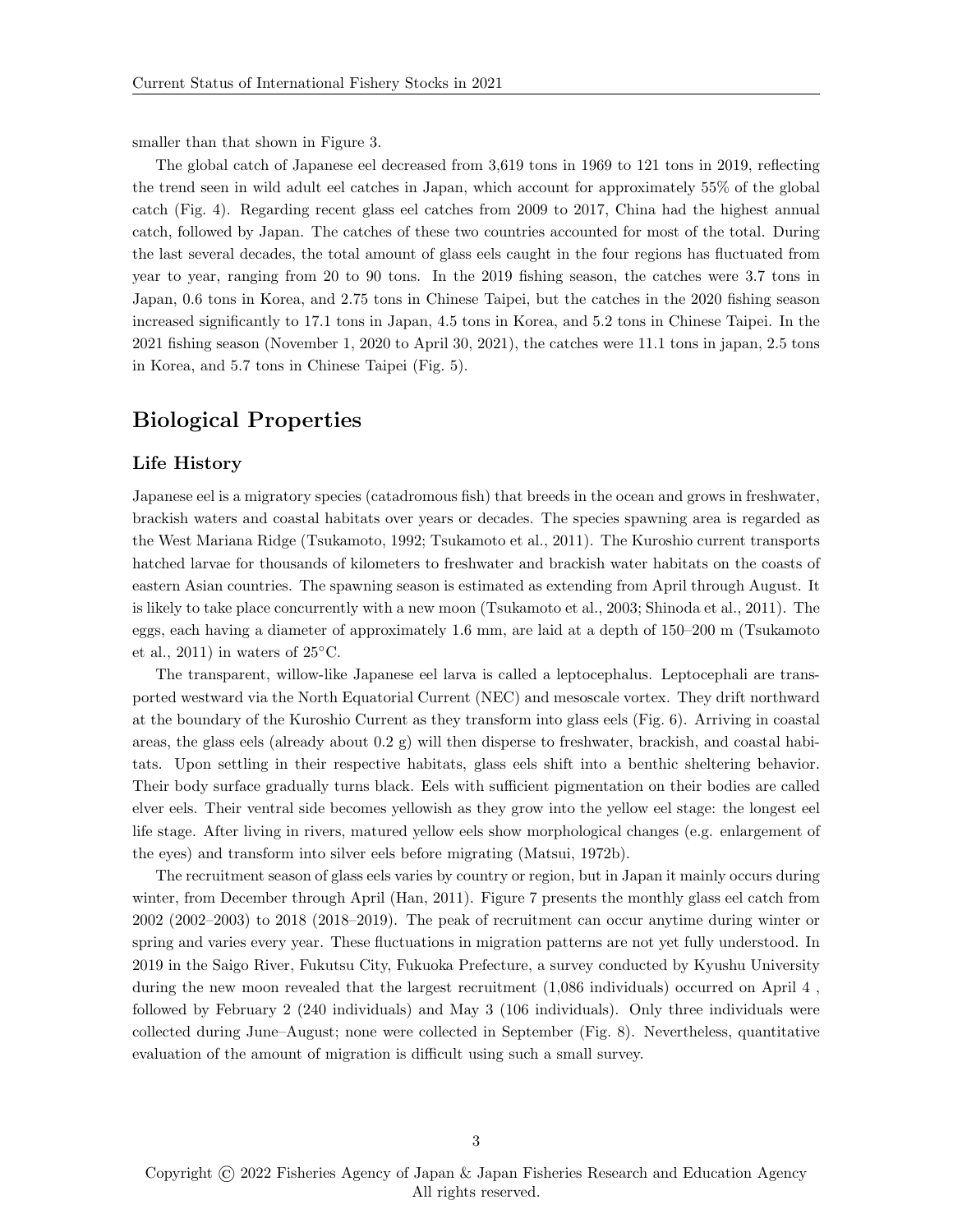#### Population Genetics and Phylogeny

Elucidating the population genetic structure of organisms is indispensable, not only for defining the management units of natural resources but also for accurately estimating the effective size of populations, which can be used to evaluate population viability and perenniality. In recent years, the population genetic structure of the Japanese eel has been a subject of intense debate. Earlier population genetic studies that used limited numbers of genetic markers supported panmixia in Japanese eel (e.g., [Ishikawa et al., 2001;](#page-19-2) [Sang et al., 1994\)](#page-21-4), although [Tseng et al.](#page-22-4) [\(2006\)](#page-22-4) revealed the presence of two genetically different groups (northern and southern groups). More recently, a genome-wide analysis of single nucleotide polymorphisms (SNPs) using the whole-genome resequencing technique [\(Igarashi et al., 2018\)](#page-19-3) suggested that an estuary population from the Kuma River (Kumamoto Prefecture) is genetically divergent from other populations. On the other hand, another study based on SNPs detected using restriction site-associated DNA sequencing found limited temporal and spatial genetic differentiation among populations along the coasts of Japan and China [\(Gong et al., 2019\)](#page-19-4). These conflicting results highlight the need for further examination of the population genetic structure of Japanese eel.

The time to the most recent common ancestor of the anguillid eels traces back to approximately 20 million years ago [\(Minegishi et al., 2005\)](#page-21-5). The Japanese eel is a component of a monophyletic clade that contains the Indo-Pacific species. The divergence of Japanese eel from the other species is thought to have occurred at the foremost stage of the speciation process within this clade [\(Minegishi](#page-21-5) [et al., 2005;](#page-21-5) [Zhu et al., 2018\)](#page-23-1).

#### Growth and Maturation

The growth rate of Japanese eel varies widely among individuals, ranging from 5–20 cm per year [\(Yokouchi et al., 2008,](#page-22-5) [2012\)](#page-22-6). Individuals usually mature at the yellow eel stage of 5–10 years, but some have matured at age 22, which is the estimated maximum lifespan [\(Chino and Arai, 2009;](#page-18-1) [Kotake](#page-20-1) [et al., 2007;](#page-20-1) [Lin and Tzeng, 2009;](#page-20-2) [Sudo et al., 2013;](#page-21-6) [Yokouchi et al., 2009\)](#page-22-7). Sex is determined by the environment an individual experiences from the glass eel to the elver phase. The effect of sex on the growth rate is poorly understood, but females mature at a larger size and at an older age than males [\(Chino and Arai, 2009;](#page-18-1) [Kotake et al., 2007;](#page-20-1) [Lin and Tzeng, 2009;](#page-20-2) [Sudo et al., 2013;](#page-21-6) [Yokouchi](#page-22-7) [et al., 2009\)](#page-22-7). Water temperatures and food availability affect the growth and maturity rate [\(Yokouchi](#page-22-5) [et al., 2008\)](#page-22-5) of eels. Faster and higher growth rates are observed at low latitudes with high water temperatures [\(Hagihara et al., 2018\)](#page-19-5) and in brackish waters [\(Kaifu et al., 2013;](#page-20-3) [Kotake et al., 2005;](#page-20-4) [Yokouchi et al., 2008,](#page-22-5) [2012\)](#page-22-6).

#### Distribution

Japanese eel is distributed in east Asian freshwater and coastal areas such as the Japanese coast, the Korean peninsula, mainland China, and the Philippines [\(Han et al., 2012;](#page-19-6) [Tsukamoto et al., 2003\)](#page-22-3) (Fig. [9\)](#page-17-0). The spawning grounds are located near the Mariana Trench. The larvae are dispersed by the NEC and the Kuroshio Current [\(Shinoda et al., 2011\)](#page-21-2).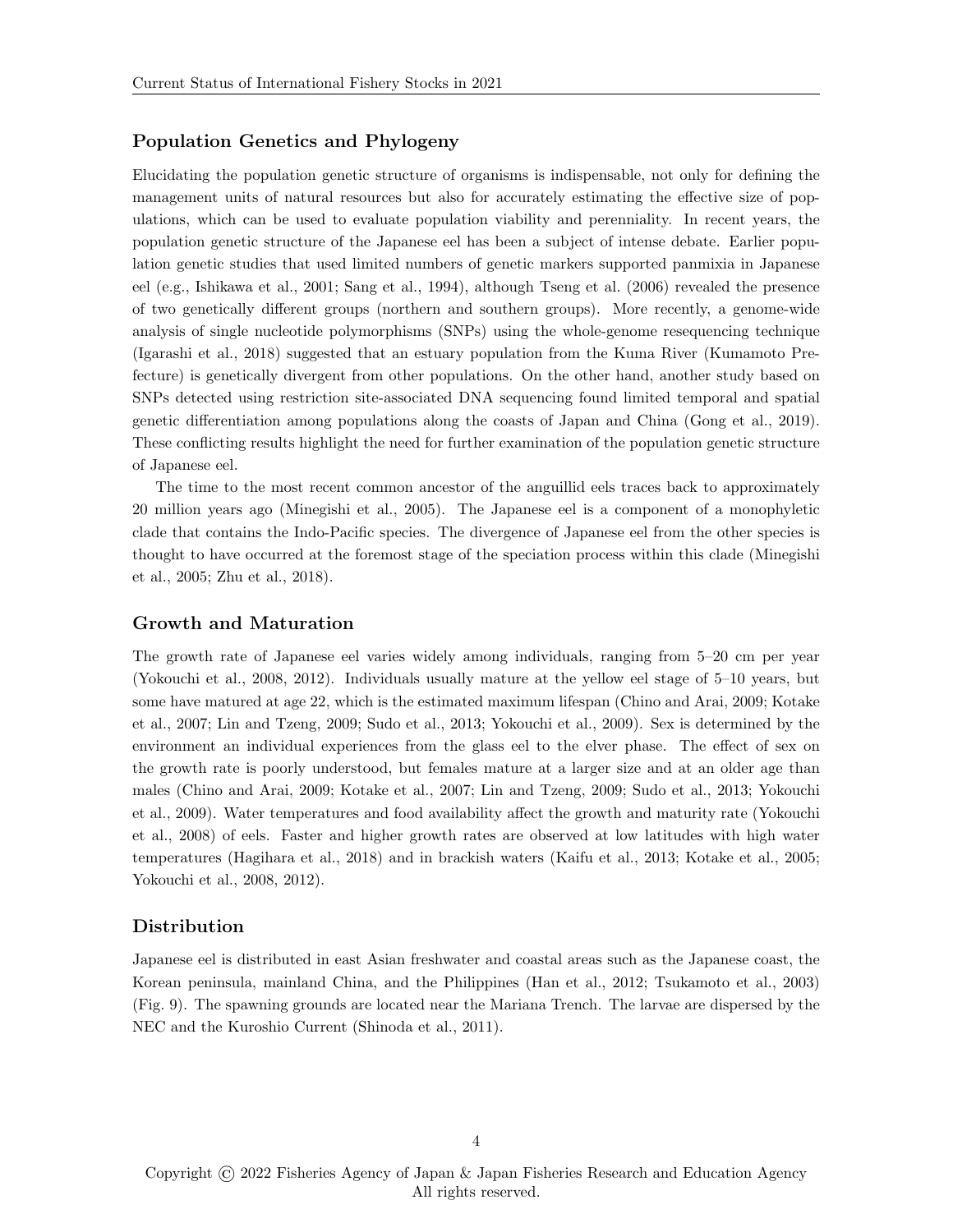#### Habitat

Yellow eels that do not settle in rivers might stay in bays or estuaries or even migrate back and forth many times between the sea and river, displaying migratory polymorphisms and habitat shifts [\(Arai](#page-18-2) [et al., 2003\)](#page-18-2). Yellow eels tend to hide in refuges such as holes, crevices, and mud burrows [\(Aoyama](#page-18-3) [et al., 2005;](#page-18-3) [Tesch, 2003\)](#page-22-8).

#### Freshwater

Yellow eels are distributed over a wide area from downstream to upstream rivers or lakes. Eels are found mainly near the shore and tend to avoid the center of rivers [\(Aoyama et al., 2002;](#page-18-4) [Itakura](#page-20-5) [et al., 2018\)](#page-20-5). Movement between both shores of the river is uncommon, suggesting short home ranges [\(Itakura et al., 2018\)](#page-20-5). Eels prefer a deep environment and they are often concentrated in areas with a gentle river slope with many stones in the riverbed [\(Matsushige et al., 2020\)](#page-21-7).

#### Brackish Water

Japanese eel resides in coastal habitats and occupies shallow estuaries where tidal effects are present [\(Matsushige et al., 2020\)](#page-21-7). It also resides in tidal flats, where it burrows in sandy mud areas [\(Aoyama](#page-18-3) [et al., 2005\)](#page-18-3).

#### Spawning Migration

Silver eels begin their spawning migration from autumn to winter (September–February) [\(Kotake et al.,](#page-20-1) [2007\)](#page-20-1). Japanese eel spawns in the western waters of the Mariana Islands (14◦ –16◦N, 142◦E), about 3,000 km away from the coast of Japan [\(Tsukamoto, 1992,](#page-22-1) [2006\)](#page-22-9). Although the evolutionary process of the spawning migration in eel species remains unclear, the ancestral eel species presumably undertook a short-distance migration in tropical coastal waters then eventually adopted a long-distance migration, similar to that of the extant temperate eels [\(Arai, 2014\)](#page-18-5). Results of satellite tracking have provided only fragmentary information related to Japanese eel migration routes [\(Manabe et al., 2011\)](#page-21-8), and the comprehensive picture remains unclear. Japanese eel performs daily vertical movement during their spawning migration [\(Higuchi et al., 2018;](#page-19-7) [Manabe et al., 2011\)](#page-21-8). It dives into deep waters (500–800 m) to which light does not penetrate during the day. Then it moves to shallower depths of less than 300 m during the nighttime [\(Chow et al., 2015;](#page-18-6) [Manabe et al., 2011\)](#page-21-8). The swimming depth is affected by the light intensity of the environment [\(Higuchi et al., 2018;](#page-19-7) [Watanabe et al., 2020\)](#page-22-10). The higher the lunar light intensity becomes, the deeper the nighttime swimming depth becomes [\(Chow et al., 2015;](#page-18-6) [Higuchi et al., 2018\)](#page-19-7). Anguillid adult eels do not feed after starting the spawning migration [\(Chow](#page-18-7) [et al., 2010\)](#page-18-7). Their vertical movement is mainly undertaken to avoid visually oriented predators such as tuna and sharks [\(Chow et al., 2015;](#page-18-6) [Manabe et al., 2011;](#page-21-8) [Watanabe et al., 2020\)](#page-22-10).

#### Transport of Leptocephalus

After hatching in the West Mariana Ridge, the larval eels, or leptocephali, are transported by the NEC to the east coast of the Philippines and are carried by the Kuroshio Current to habitat areas in east Asia such as Japan and Chinese Taipei. They must enter the north-flowing Kuroshio and not the south-flowing Mindanao Current to reach the habitat areas successfully. In a simulation conducted by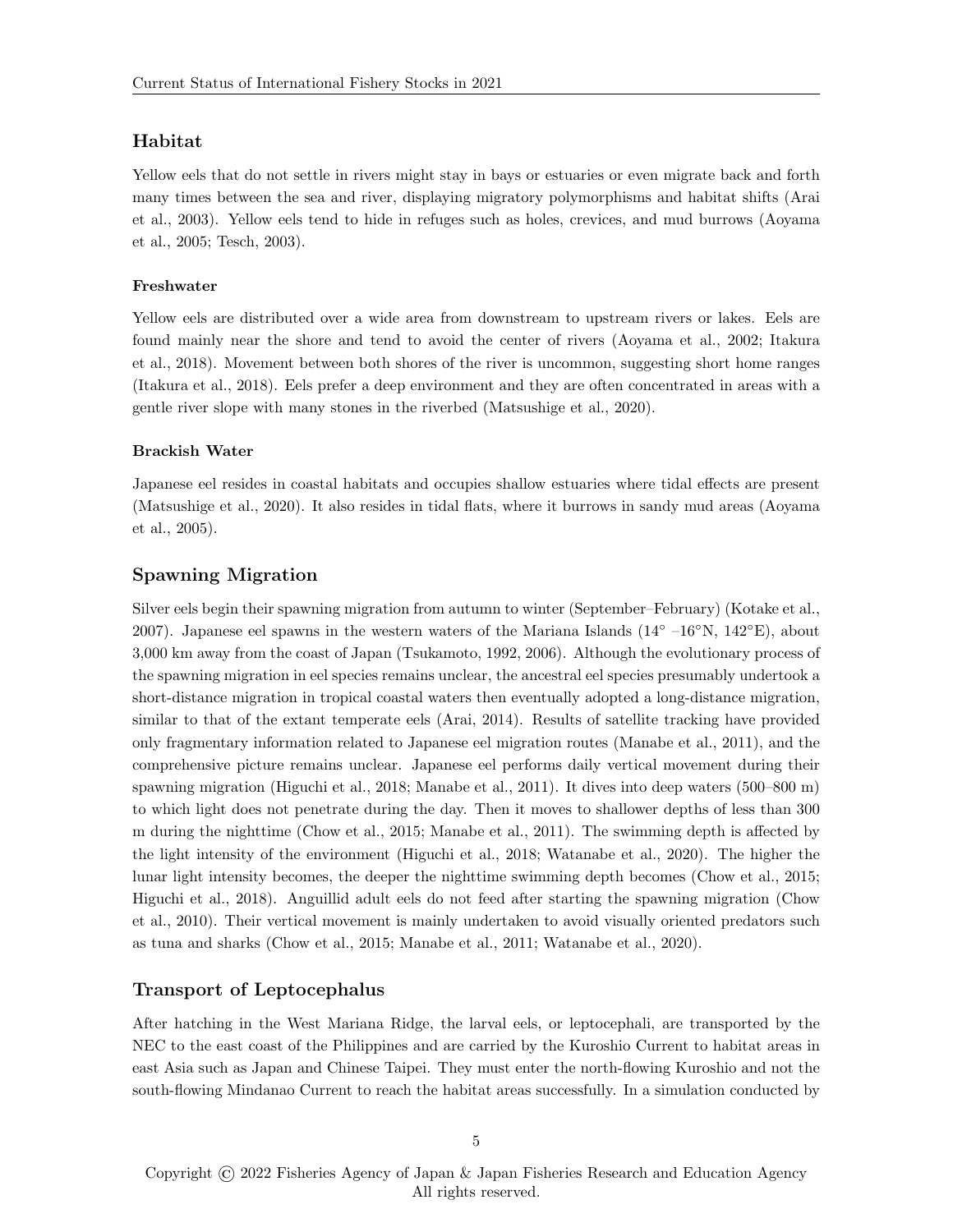[Zenimoto et al.](#page-23-2) [\(2009\)](#page-23-2), more leptocephali enter the Mindanao Current during El Niño years, thereby decreasing the probability of northward transportation by Kuroshio. Another simulation conducted by [Chang et al.](#page-18-8) [\(2018b\)](#page-18-8) implied that the weakening of the NEC is a cause of glass eel recruitment decline over the past 20 years.

These analyses were conducted on the assumption that the northward Ekman transport caused by trade winds, as well as the leptocephalus' floating depth, determine the migratory patterns of Japanese eels [\(Kimura et al., 1994\)](#page-20-6). Leptocephali show diel vertical migration, floating in deep waters during the daytime and in shallow waters during the nighttime. [Otake et al.](#page-21-9) [\(1998\)](#page-21-9) reported that the nighttime depth gets shallower as leptocephali grow: 40 mm long eels were found at around 50 m depth. Because the Ekman layer is shallower than 70 m, leptocephali are affected by Ekman transport after they grow to a certain length, probably more than 20 mm. Weakened trade winds during El Niño seasons, which entail a northward shift of the bifurcation point of the NEC into the Kuroshio current and Mindanao current, might account for the decreased rate of northward larval transportation by the Kuroshio current during this event.

Another mechanism that may contribute to lower recruitment during El Niño events is the southward shift of the salinity front. The spawning location is estimated as being in the southwest of the place where the salinity front and the seamount chain cross [\(Tsukamoto et al., 2011\)](#page-22-2). Therefore, the latitude of the salinity front also influences leptocephalus transport. The salinity front is usually located at about 15◦ north latitude, but occasionally moves south beyond 5◦ north latitude. Because the NEC south of 10◦ north latitude connects to the Mindanao Current, the southward shift of the salinity front can prevent leptocephali from migrating northward [\(Kimura et al., 2001\)](#page-20-7).

These models, which assume that the ocean environment prescribes the recruitment of the Japanese eel into the habitat area, are supported by buoy tracking [\(Kimura and Tsukamoto, 2006\)](#page-20-8) and correlations with the catch per unit effort (CPUE) data from Tanegashima Island [\(Zenimoto et al., 2009\)](#page-23-2). However, statistical analyses using long-term glass eel catch data obtained during 1967–2008 in Chinese Taipei did not provide statistically significant support for a correlation between catch and the bifurcation point of the NEC, or the occurrence of El Niño events [\(Tzeng et al., 2012\)](#page-22-11). Mature eels are expected to spawn more or less concurrently with new moon periods during April–August [\(Shinoda](#page-21-2) [et al., 2011\)](#page-21-2). [Han et al.](#page-19-8) [\(2016\)](#page-19-8) reported that recruitment in Chinese Taipei exhibits batch-like arrival waves of different cohorts at intervals of one month, which are presumably derived from different spawning dates. In addition, leptocephali trapped in mesoscale eddies might have some influence on recruitment patterns [\(Chang et al., 2018a\)](#page-18-9). The large meander of the Kuroshio might not prohibit recruitment to Japan [\(Chang et al., 2019\)](#page-18-10). There remains much to be uncovered about leptocephalus transport patterns. An understanding of these patterns might be useful for improving Japanese eel resource management in the future.

#### Prey

Japanese eel starts feeding after becoming leptocephali. Although leptocephalus food preferences have not been clarified, their hypothesized consumption of marine snow has become widely supported [\(Miller et al., 2013;](#page-21-10) [Mochioka and Iwamizu, 1996;](#page-21-11) [Otake et al., 1993\)](#page-21-12). The feeding ecology of glass eels and elver eels is also remains uncertain. Yellow eels from coastal areas to rivers feed on small fishes, crustaceans, polychaetes, shellfishes, aquatic insects, etc. [\(Itakura et al., 2015;](#page-20-9) [Kaifu et al., 2013;](#page-20-3) [Kan](#page-20-10) [et al., 2016\)](#page-20-10). However, diet preferences vary depending on the growth stage, environment, and season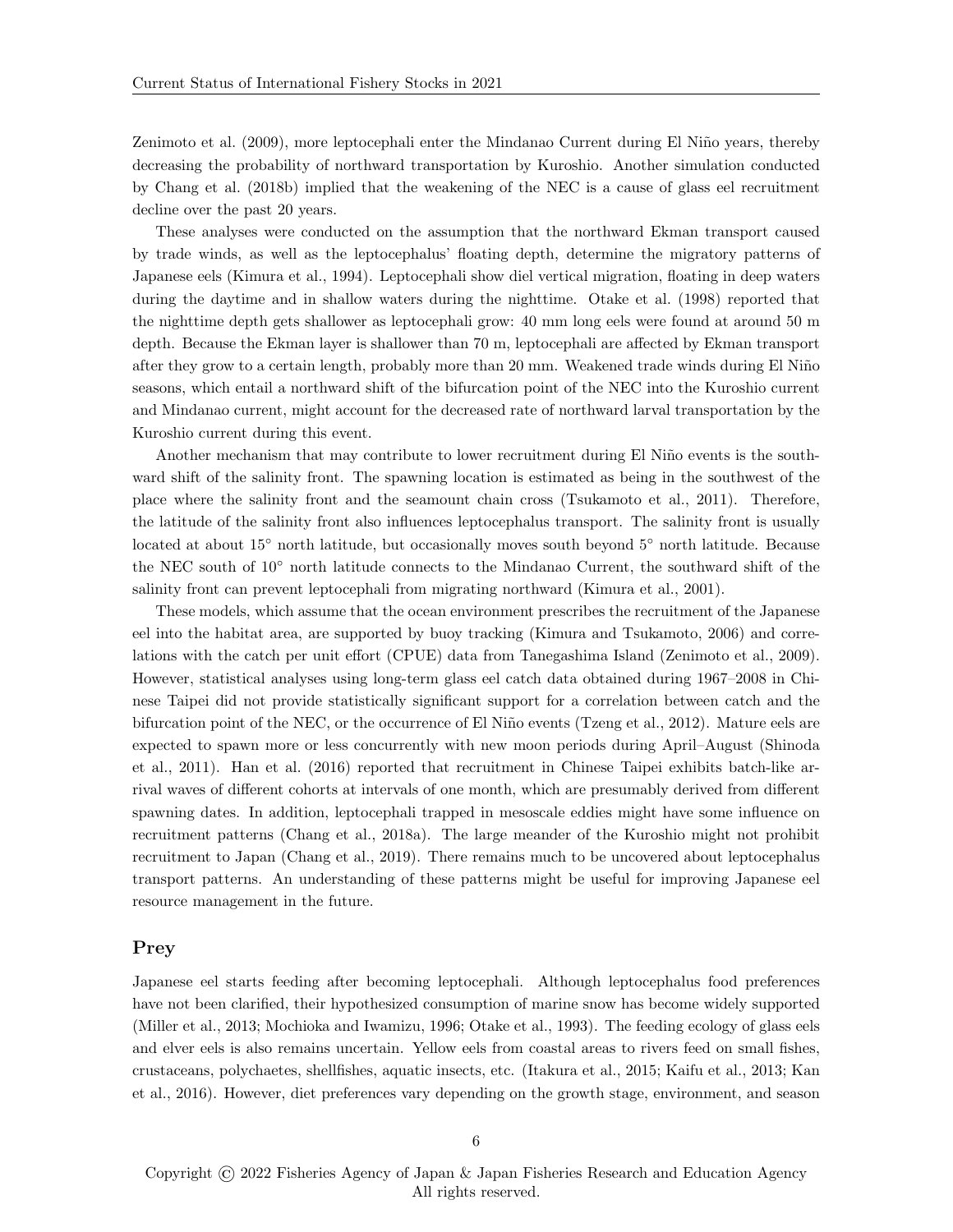[\(Kaifu et al., 2013\)](#page-20-3) as well as individual differences.

#### Predators

Knowledge about Japanese eel predators remains limited, although eels are presumed to be preyed upon by various animals throughout their life history. A recent study conducted at the Tone River revealed that channel catfish and blackfin sea bass prey on glass eels [\(Miyake et al., 2018\)](#page-21-13). During the yellow eel phase, some reports have described predation of New Zealand long-fin eel by catfish, brown trout, cormorants, ducks, kingfishers, and water rats [\(Jellyman, 1977\)](#page-20-11), and have even revealed predation of American eel by larger conspecifics [\(Barker, 1997\)](#page-18-11). Results suggest that Japanese eel at the yellow eel stage is caught by carnivorous fish, birds, and mammals. In a satellite tracking study using pop-up tags, tunas and sharks were observed to prey on silver eels during the spawning migration (Béguer-Pon et al., 2012; [Manabe et al., 2011\)](#page-21-8).

## Population Status

The Ministry of the Environment and IUCN listed Japanese eel as an endangered species (categorized respectively as endangered IB in 2013 and 2014). Although it is difficult to identify the causes of the population decrease of this species, changes in the marine environment, overfishing, and deterioration of habitats have been regarded as important factors. Particularly, reinforcing riverbanks with concrete, in which eels cannot hide, constructing barriers impeding eel migration in rivers, and interrupting connections between rivers and rice paddies might strongly exacerbate damage to eel habitats. To understand the population trends, data of glass eel and yellow eel catches in Japanese habitats are important. Japan's yellow eel catch exceeded 600 tons in the early 2000s, 500 tons after 2005, but less than 100 tons after 2015. The figure plummeted to 65 tons in 2020: the lowest figure ever (Fig. [1\)](#page-9-0). The remarkable decrease in inland fishermen during this period must also have contributed to this trend, but the degree of such contribution cannot be estimated due to the lack of necessary data. A survey conducted in Okayama Prefecture revealed that the CPUE of yellow eel decreased by one-third in both longline fisheries and small set net fisheries during 2003–2016 [\(Kaifu et al., 2018\)](#page-20-12). Glass eel catch data show a decrease to less than 10 tons in 2010–2013, a slight increase to 15 tons in 2014–2017, a reversion to less 10 tons during the 2018–2019 fishing season, and then just 3.7 tons in the 2019 fishing season (Fig. [5\)](#page-13-0). However, the catch increased significantly in the 2020 fishing season to 17.1 tons. The catch for the 2021 fishing season was 11.1 tons. Although the catch of glass eels shows fluctuations, these data for Japan indicate that the population has been experiencing a long-term decrease and now remains low. The population assessment of the species is challenging mainly because of its complex life cycle and numerous uncertainties related to its ecology. No assessment exists except for [Tanaka](#page-22-12) [\(2014\)](#page-22-12). In 2019, the Fisheries Agency of Japan launched a research project with the goal of developing a comprehensive assessment of Japanese eel populations.

### Fisheries Management

As described above, the Japanese eel population size has been decreasing. A lack of progress has occurred in developing mathematical methods to predict population dynamics and management strate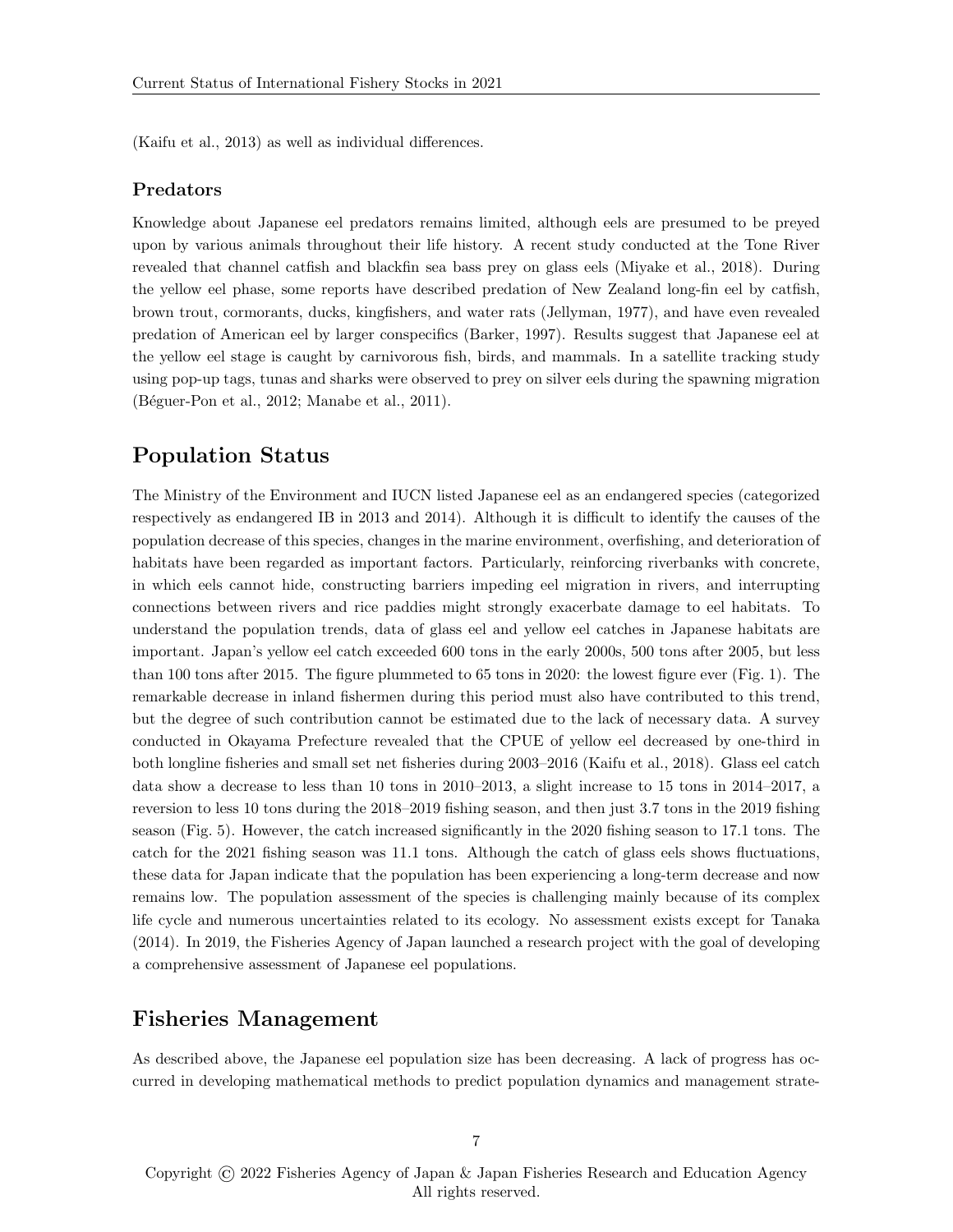gies because it is difficult to understand the species' biology completely and to identify causes of the population decline. It is necessary to mitigate risks leading to severe and irreversible effects (precautionary approach) [\(Gardiner, 2006\)](#page-19-9). Consequently, Japan has taken comprehensive measures including population management and habitat restoration.

For example, Japan called upon the People's Republic of China and Chinese Taipei to engage in an international discussion, the "Informal Consultation on International Cooperation for Conservation and Management of Japanese Eel Stock and Other Relevant Eel Species", in September 2012. The Republic of Korea joined from the fourth meeting in September 2013. In 2014, Japan, China, Korea, and Chinese Taipei released a Joint Statement at the seventh meeting, restricting the input of eel seeds into aquaculture ponds: the amount of input of eel seeds for the 2014–2015 input season will be no more than 80% of that of the 2013–2014 input season. It follows that the upper limit of pond input in Japan was set at 21.7 tons. Thereafter, the upper limit of input in the next fishing season has been discussed every year through informal consultations. The limit has remained the same because no scientific evidence has been provided to change it. In addition, based on the Joint Statement, the Alliance for Sustainable Eel Aquaculture (ASEA) was established as an international group of eel management organizations from each country and region to discuss eel resource management on a private sector basis. As of October 2019 three meetings have been held under ASEA.

To implement the upper limit, Japan introduced a licensing system for eel aquaculture under the Inland Water Fishery Promotion Act in June 2015. The amount of initial input of eel seeds is restricted by eel species and is allocated for each farmer under this Act. Farmers are required to report their input amount and production amount to the central government every month.

The catch of glass eels is subject to licenses issued by prefectural governments. The fishing season duration is limited. Catches of adult eels using certain fishing gear are also subject to licenses issued by prefectural governments. Each prefecture is implementing various additional measures such as gear restriction, upper limits of harvest for individuals, and time closure for catches of both glass and adult eels, considering the unique situation in each prefecture. Recently, the prohibition of catching silver eels descending to spawn has been introduced in almost all prefectures where wild adult eels are distributed. To prevent poaching of glass eels, glass eels will be designated as "specified aquatic animals and plants" from December 2023, and penalties will be strengthened. By December 2023, the special catch permit for glass eels will be transferred to the governor–licensed fishery.

In addition to fisheries management, continuous efforts have been made towards the creation and conservation of favorable riverine environments. The concept of "nature-oriented river works" has been adopted in river management to conserve and create the habitat that rivers intrinsically have. A study from Lake Shinji suggests that the use of neonicotinoid pesticides since 1993 has caused declines in Japanese eel and Wakasagi populations by altering food web structure and dynamics [\(Yamamuro](#page-22-13) [et al., 2019\)](#page-22-13), hence the management of pesticides and other chemicals is also an important issue in inland habitats of Japanese eel.

For future work, it will be important to ascertain population trends and to work towards the sustainable harvest of Japanese eel. To achieve this, it will be necessary to improve the accuracy and timeliness of temporal and spatial data, expand our knowledge regarding the population genetic structure of the species, and use the best available data for development of a mathematical model for population management. Also, enhancing scientific cooperation and communication with other range states and areas will be important, for example holding regular scientific meetings.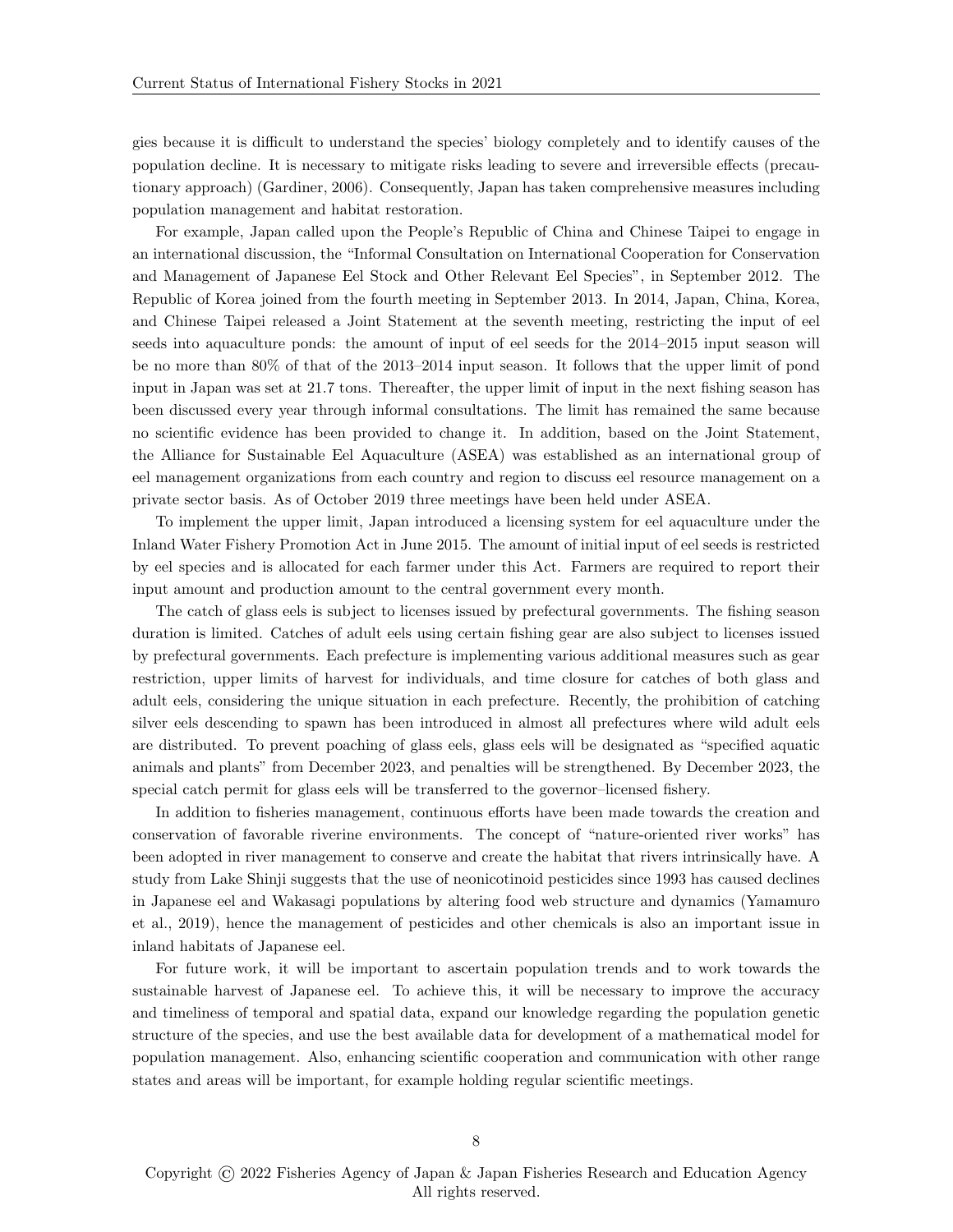# Summary Table

| Resource level (over the past 20 years)         | Under Investigation                              |
|-------------------------------------------------|--------------------------------------------------|
| Resource trend (in the past 5 years)            | Under Investigation                              |
|                                                 | $119 - 154$ tons,                                |
| World catch <sup>*1</sup> (in the past 5 years) | 121 t in 2019 (recent),                          |
|                                                 | and $130.4$ t on average $(2015-2019)$           |
|                                                 | $65-78$ tons,                                    |
| Japanese catch*2 (in the past 5 years)          | $65$ t in 2020 (recent),                         |
|                                                 | and 70.2 t on average $(2016-2020)$              |
| Management goals                                | Under review                                     |
| Resource assessment methods                     | Under consideration                              |
| Resource status                                 | Under discussion                                 |
| Control measures                                | Management of cultured seedlings in ponds        |
|                                                 | Prohibition of catching larvae (length restric-  |
|                                                 | tions based on fishery regulation)               |
|                                                 | Prohibition of catching parental eels descending |
|                                                 | to spawn                                         |
|                                                 | (Setting of non-fishing periods based on in-     |
|                                                 | land fishery management committee instruc-       |
|                                                 | tions, etc.)                                     |
| Management organizations                        | The Informal Consultation on International Co-   |
|                                                 | operation for Conservation and Management of     |
|                                                 | Japanese Eel Stock and Other Relevant Eel        |
|                                                 | <b>Species</b>                                   |
| Up-to-date year of the resource evaluation      | Under review                                     |
| Next year of the resource evaluation            | Under review                                     |

<sup>∗</sup>1 [FAO](#page-19-10) [\(2021\)](#page-19-10)

<sup>∗</sup>2 Fisheries statistics of the Government of Japan: The Annual Report of Catch Statistics on Fishery and Aquaculture

Citation: Hiroshi Hakoyama, Leanne Faulks, Sakie Kodama, Chiaki Okamoto, Hiroka Fujimori, Ayu Daryani, and Masashi Sekino, (2022) Japanese Eel (Anguilla japonica). In Fisheries Agency of Japan, and Japan Fisheries Research and Education Agency (eds.), Current Status of International Fishery Stocks in 2021. [http://kokushi.fra.go.jp/R03/R03\\_82\\_ELJ\\_English.pdf](http://kokushi.fra.go.jp/R03/R03_82_ELJ_English.pdf)



The Japanese Eel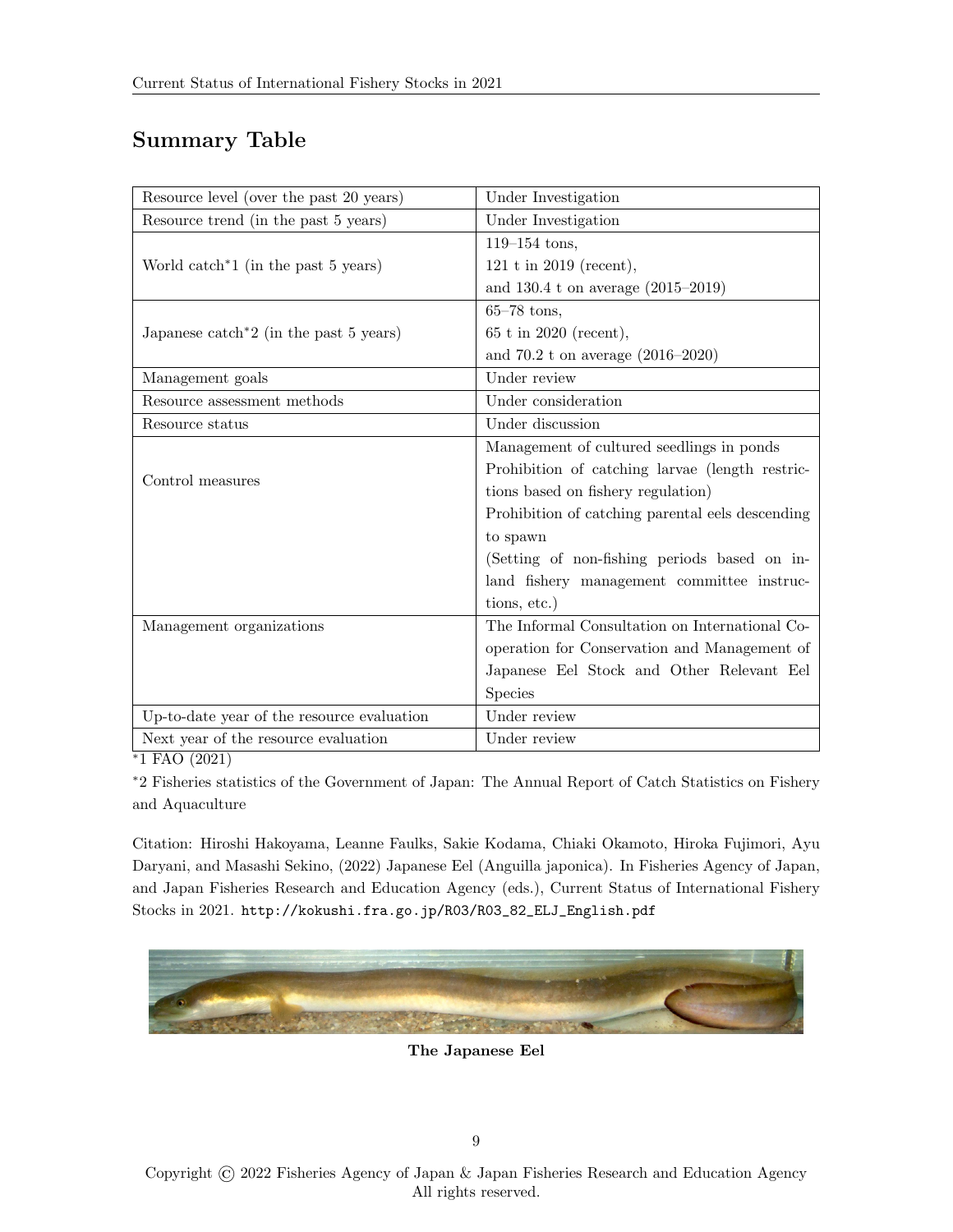

<span id="page-9-0"></span>Figure 1: Catches of yellow eels in Japan.

Data are based on the fisheries statistics of the Government of Japan [\(Hakoyama et al., 2016,](#page-19-0) The Annual Report of Catch Statistics on Fishery and Aquaculture in 2020).

Copyright © 2022 Fisheries Agency of Japan & Japan Fisheries Research and Education Agency All rights reserved.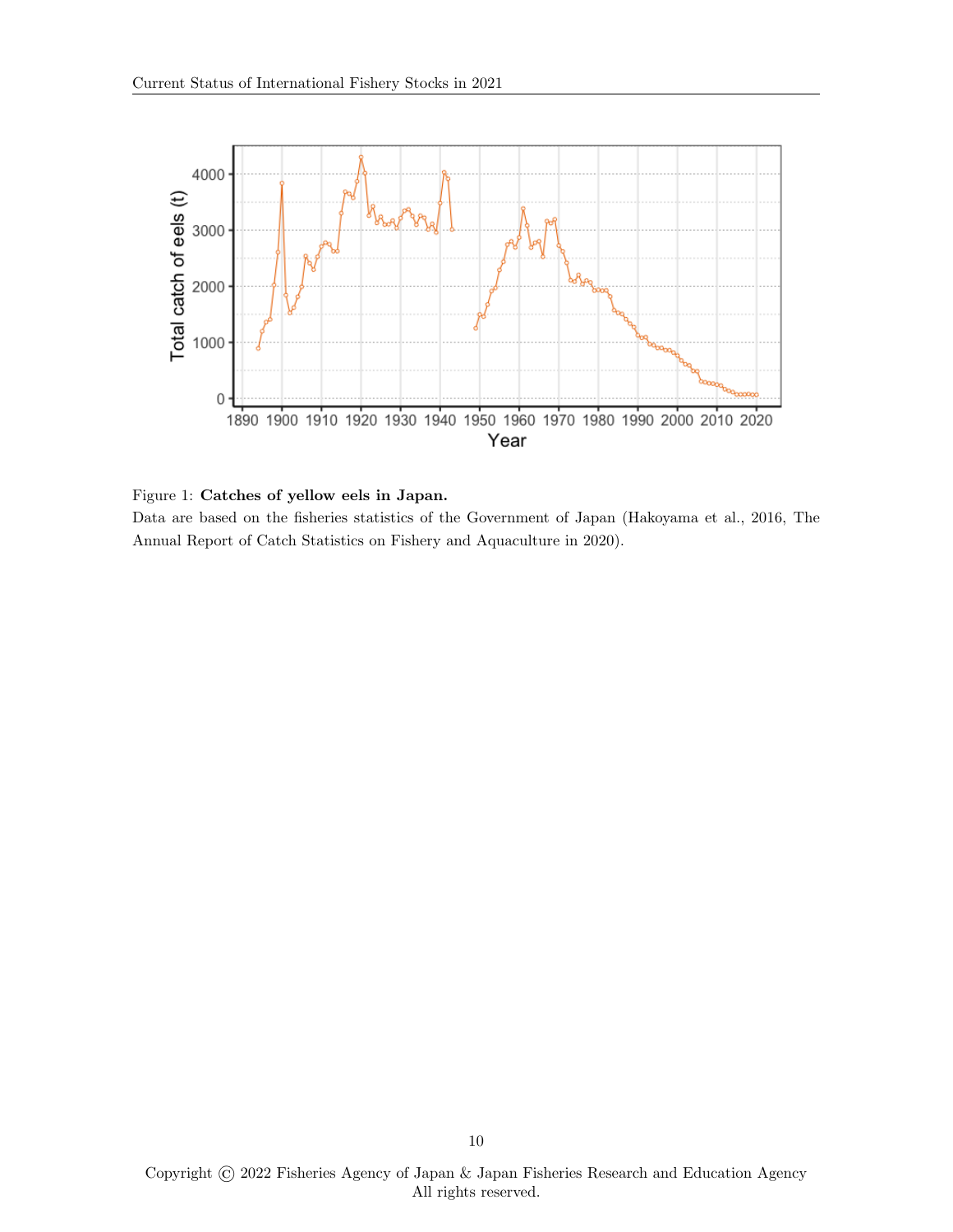

<span id="page-10-0"></span>Figure 2: Aquacultural production of eels in Japan.

Data are based on the fisheries statistics of the Government of Japan: The Statistical Yearbook of Ministry of Agriculture and Forestry and the Annual Report of Catch Statistics on Fishery and Aquaculture.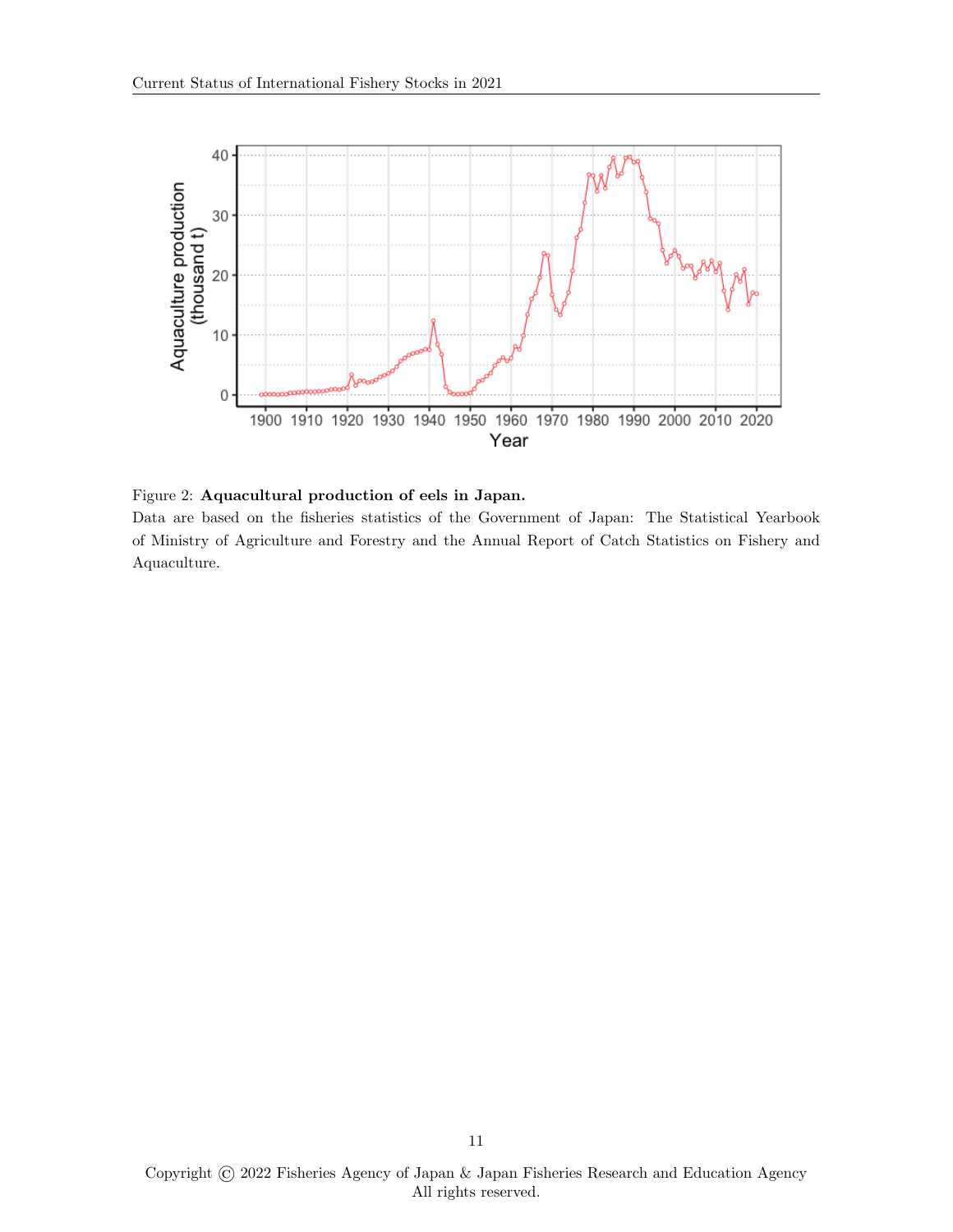

<span id="page-11-0"></span>Figure 3: Total seed catch (including glass eels and elver eels) in the sea and inland waters in Japan.

Data from fisheries statistics of the Government of Japan [\(Hakoyama et al., 2016,](#page-19-0) The Annual Report of Catch Statistics on Fishery and Aquaculture in 2018).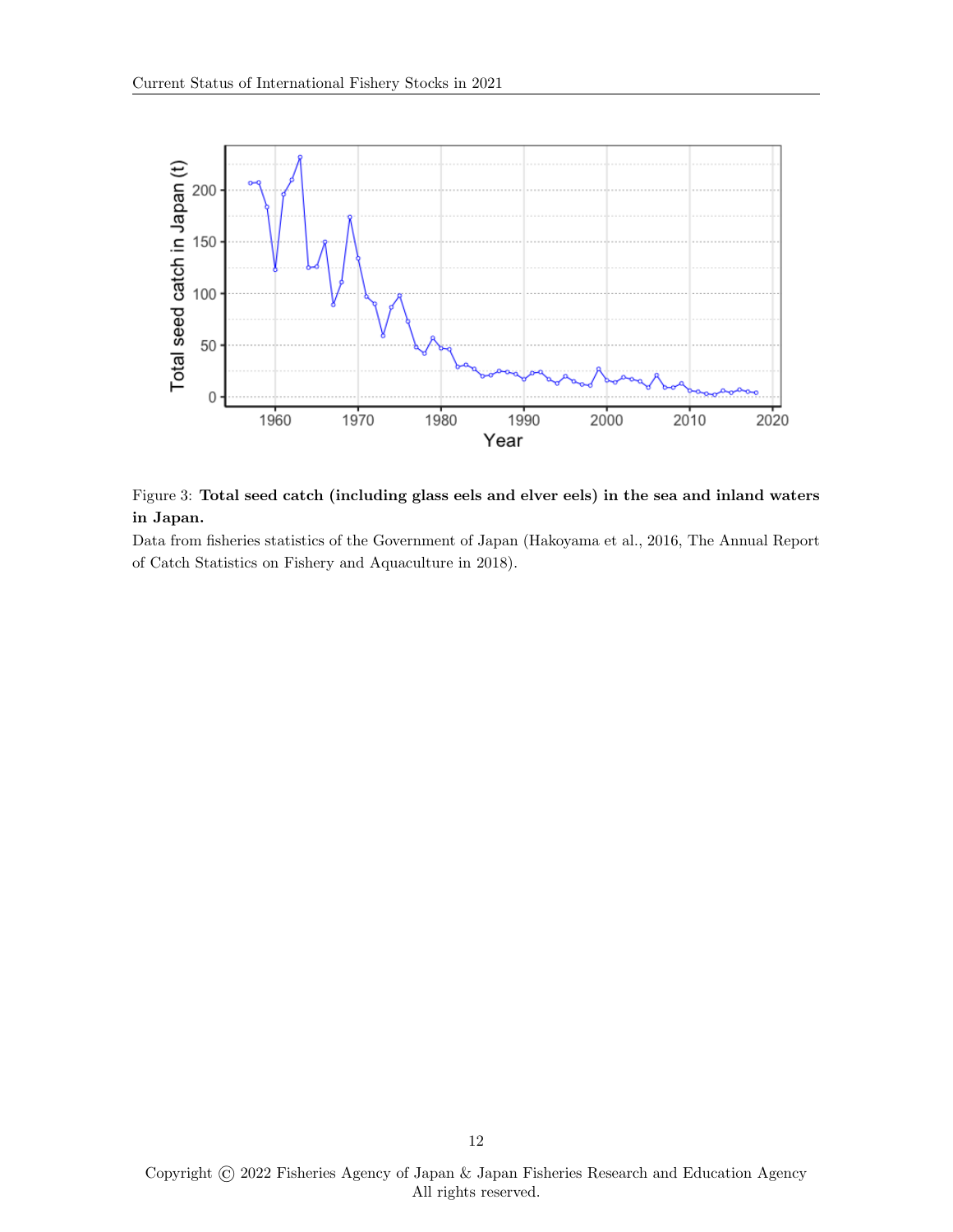

<span id="page-12-0"></span>Figure 4: Global catches of wild Japanese eel (including all stages). These data are based on FAO statistics [\(FAO, 2021\)](#page-19-10).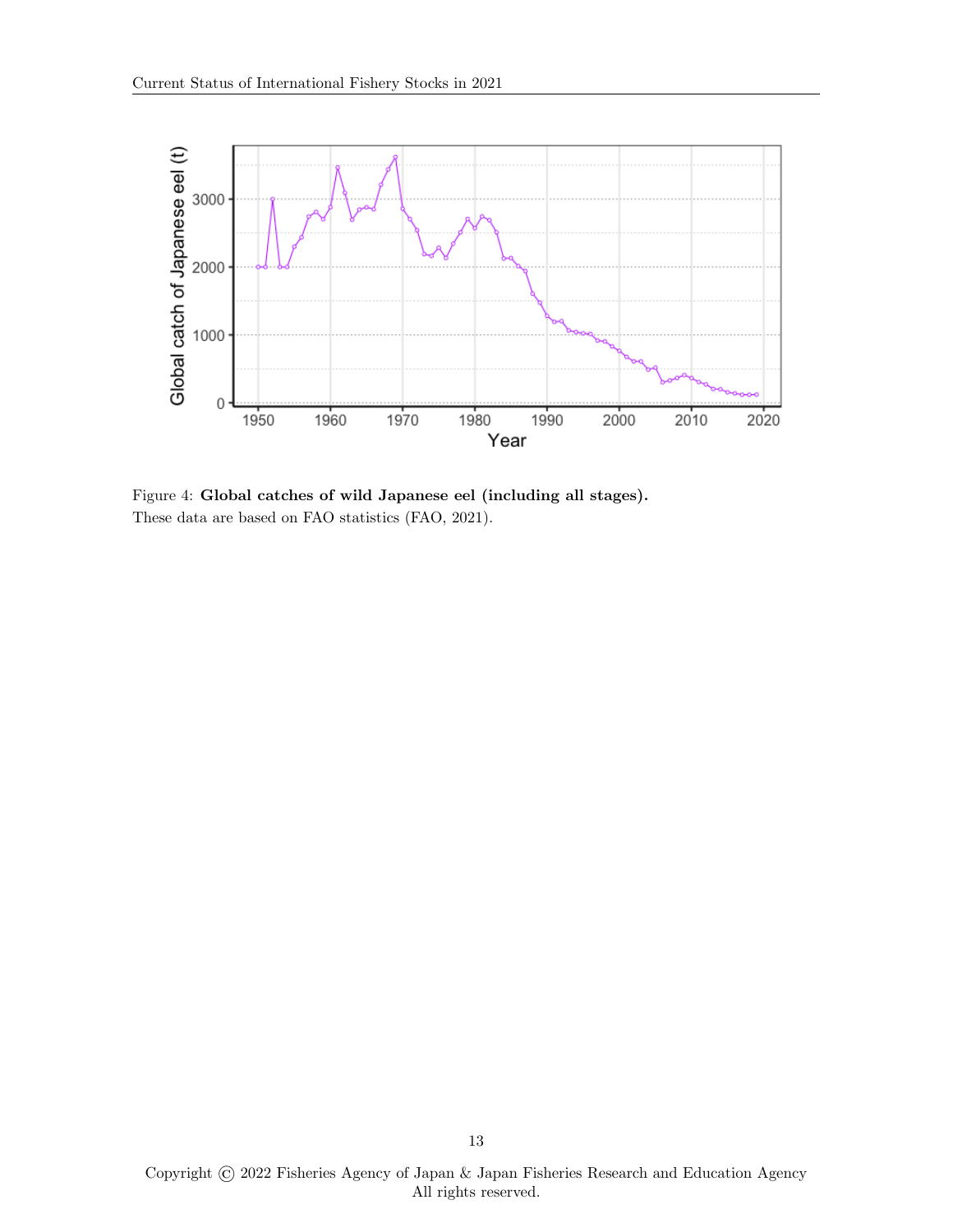

<span id="page-13-0"></span>Figure 5: Global harvest of Japanese glass eels.

These data are based on the Joint Press Release of the Informal Consultation on International Cooperation for Conservation and Management of Japanese Eel Stock and Other Relevant Eel Species [\(Fisheries Agency, 2017,](#page-19-11) [2021\)](#page-19-12). For 2018 to 2021, data from China are not available.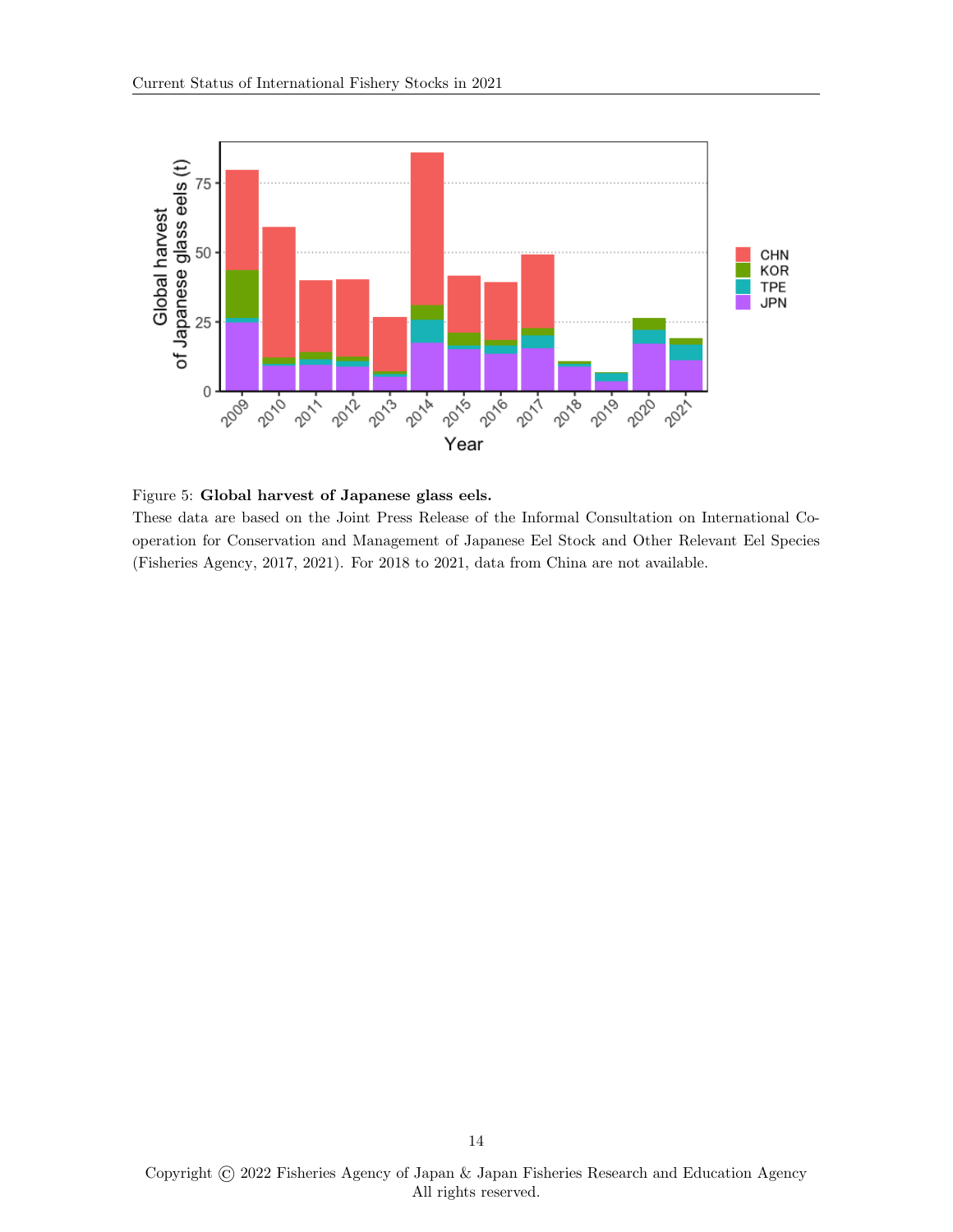<span id="page-14-0"></span>

Figure 6: Glass eels. Photo by Chiaki Okamoto.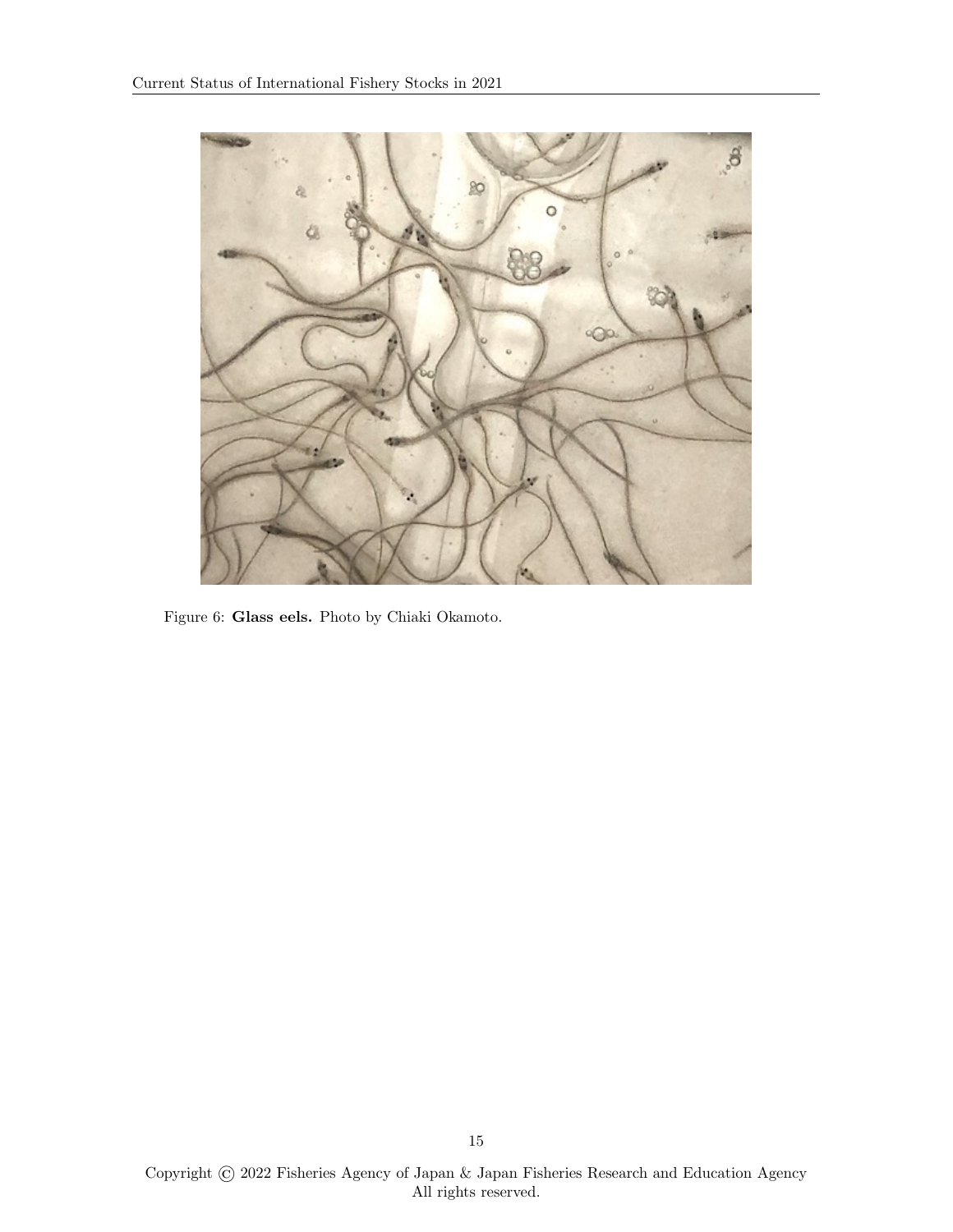

<span id="page-15-0"></span>Figure 7: Monthly glass eel harvest in Japan from the 2002–2003 fishery season through to the 2018–2019 season.

These data are based on the harvest reports subject to the special catch permission of the eel seedlings (glass eels) contingent on the prefectural fishery regulations.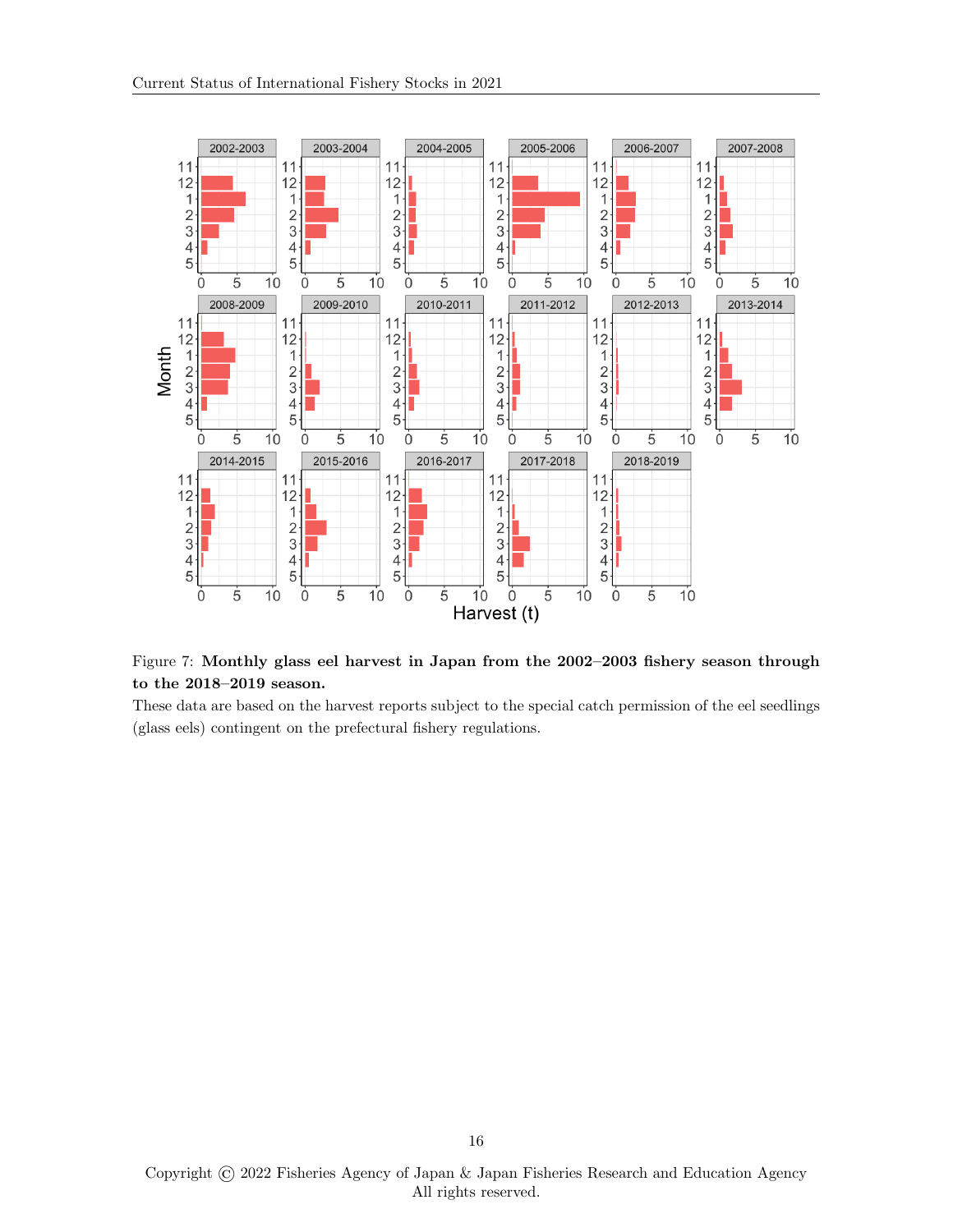

<span id="page-16-0"></span>Figure 8: Numbers of individuals by survey date obtained from Saigo River, Fukutsu City, and Fukuoka Prefecture (2019).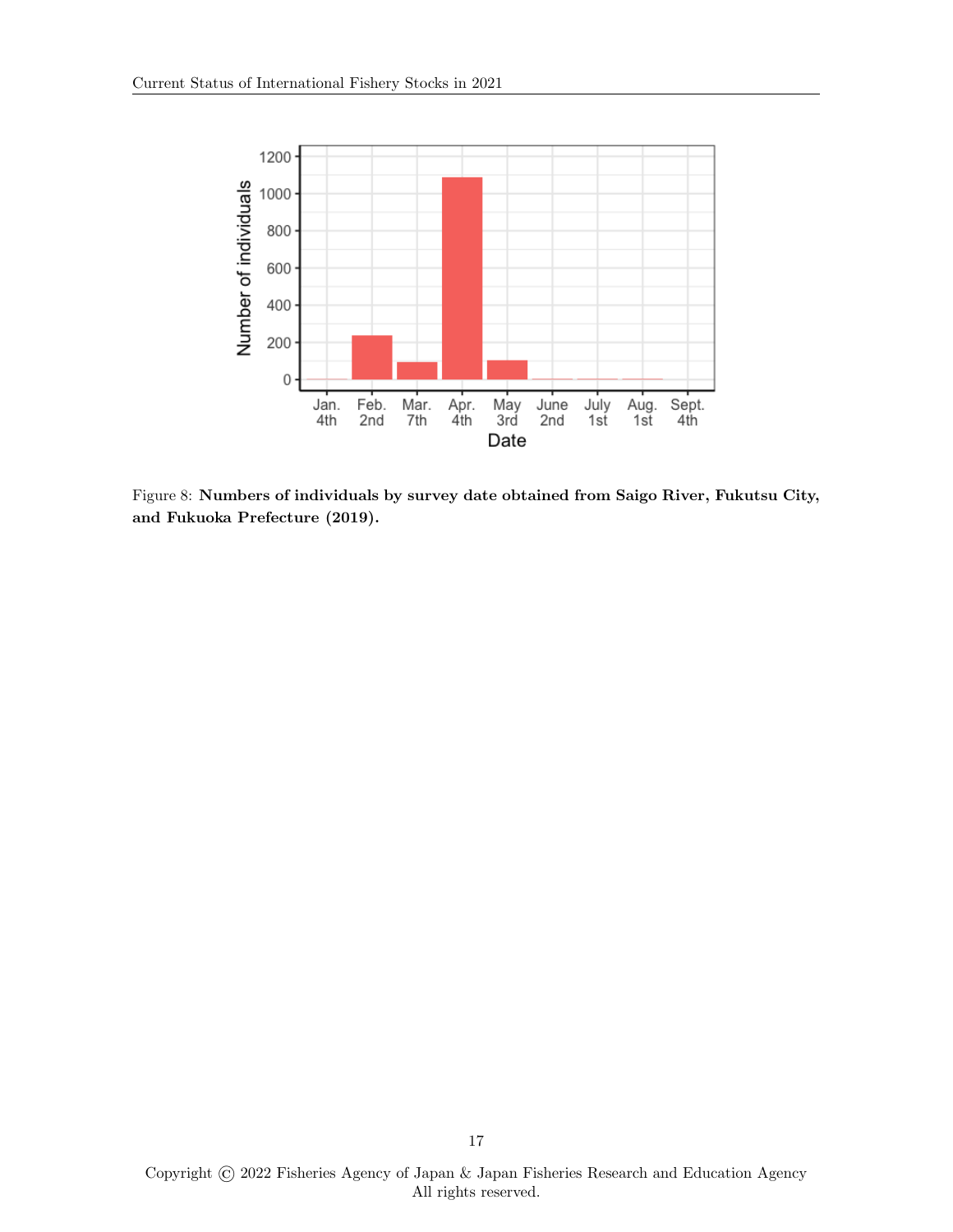

<span id="page-17-0"></span>Figure 9: Distribution map of the Japanese eels (modified from [Han et al., 2012;](#page-19-6) [Tsukamoto](#page-22-3) [et al., 2003\)](#page-22-3).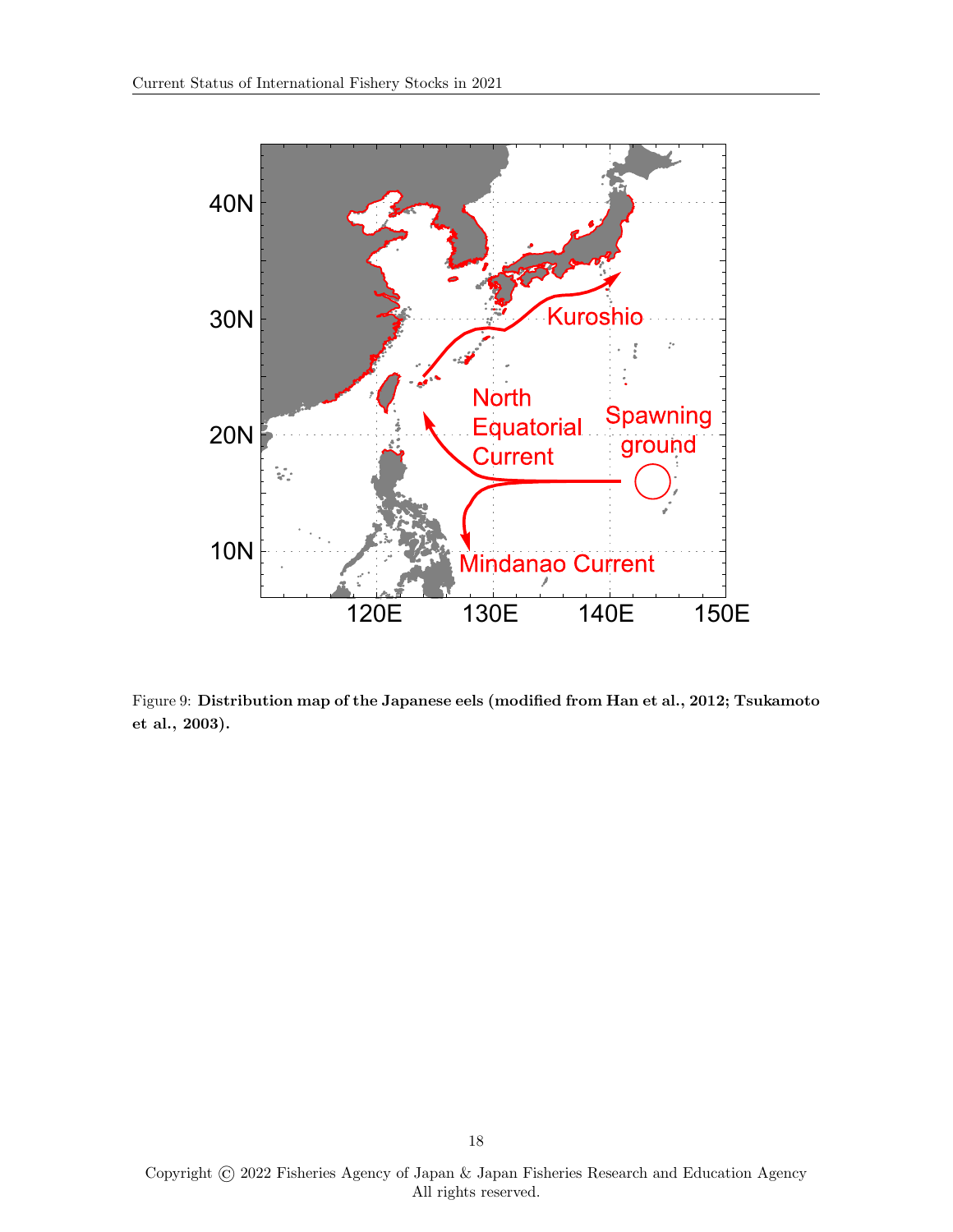### References

- <span id="page-18-4"></span>Aoyama, J., Sasai, S., Miller, M. J., Shinoda, A., Nakamura, A., Kawazu, K. and Tsukamoto, K. (2002). A preliminary study of the movements of yellow and silver eels, Anguilla japonica, in the estuary of the Fukui River, Japan, as revealed by acoustic tracking,  $Hydrobiologia 470(1-3): 31-36$ .
- <span id="page-18-3"></span>Aoyama, J., Shinoda, A., Sasai, S., Miller, M. J. and Tsukamoto, K. (2005). First observations of the burrows of Anguilla japonica, Journal of Fish Biology 67(6): 1534–1543.
- <span id="page-18-5"></span>Arai, T. (2014). Do we protect freshwater eels or do we drive them to extinction?, SpringerPlus  $3(1): 534.$
- <span id="page-18-2"></span>Arai, T., Kotake, A., Ohji, M., Miyazaki, N. and Tsukamoto, K. (2003). Migratory history and habitat use of Japanese eel Anguilla japonica in the Sanriku Coast of Japan, Fisheries Science 69(4): 813– 818.
- <span id="page-18-11"></span>Barker, D. E. (1997). Development of metazoan parasite communities in the American eel, Anguilla rostrata: patterns, processes and applicability as biological tags, PhD thesis, Dalhousie University, Halifax, Nova Scotia.
- <span id="page-18-12"></span>B´eguer-Pon, M., Benchetrit, J., Castonguay, M., Aarestrup, K., Campana, S. E., Stokesbury, M. J. and Dodson, J. J. (2012). Shark predation on migrating adult American eels (Anguilla rostrata) in the Gulf of St. Lawrence, PLoS ONE 7(10): e46830.
- <span id="page-18-9"></span>Chang, Y.-L. K., Miyazawa, Y., B´eguer-Pon, M., Han, Y.-S., Ohashi, K. and Sheng, J. (2018a). Physical and biological roles of mesoscale eddies in Japanese eel larvae dispersal in the western North Pacific Ocean, Scientific reports 8(1): 5013.
- <span id="page-18-8"></span>Chang, Y.-L. K., Miyazawa, Y., Miller, M. J. and Tsukamoto, K. (2018b). Potential impact of ocean circulation on the declining Japanese eel catches, *Scientific reports*  $8(1)$ : 5496.
- <span id="page-18-10"></span>Chang, Y.-L. K., Miyazawa, Y., Miller, M. J. and Tsukamoto, K. (2019). Influence of ocean circulation and the Kuroshio large meander on the 2018 Japanese eel recruitment season, PLoS ONE 14(9): e0223262.
- <span id="page-18-1"></span>Chino, N. and Arai, T. (2009). Relative contribution of migratory type on the reproduction of migrating silver eels, Anguilla japonica, collected off Shikoku Island, Japan, Marine Biology 156(4): 661–668.
- <span id="page-18-7"></span>Chow, S., Kurogi, H., Katayama, S., Ambe, D., Okazaki, M. and Watanabe, T. (2010). Japanese eel Anguilla japonica do not assimilate nutrition during the oceanic spawning migration: evidence from stable isotope analysis, Marine Ecology Progress Series 402: 233–238.
- <span id="page-18-6"></span>Chow, S., Okazaki, M., Watanabe, T., Segawa, K., Yamamoto, T., Kurogi, H., Tanaka, H., Ai, K.-i., Kawai, M., Yamamoto, S.-i., Mochioka, N., Manabe, R. and Miyake, Y. (2015). Light-sensitive vertical migration of the Japanese eel Anguilla japonica revealed by real-time tracking and Its utilization for geolocation, PLoS ONE 10(4): e0121801.
- <span id="page-18-0"></span>Eel Culture Research Council (1980). The 9th report of the eel culture research council.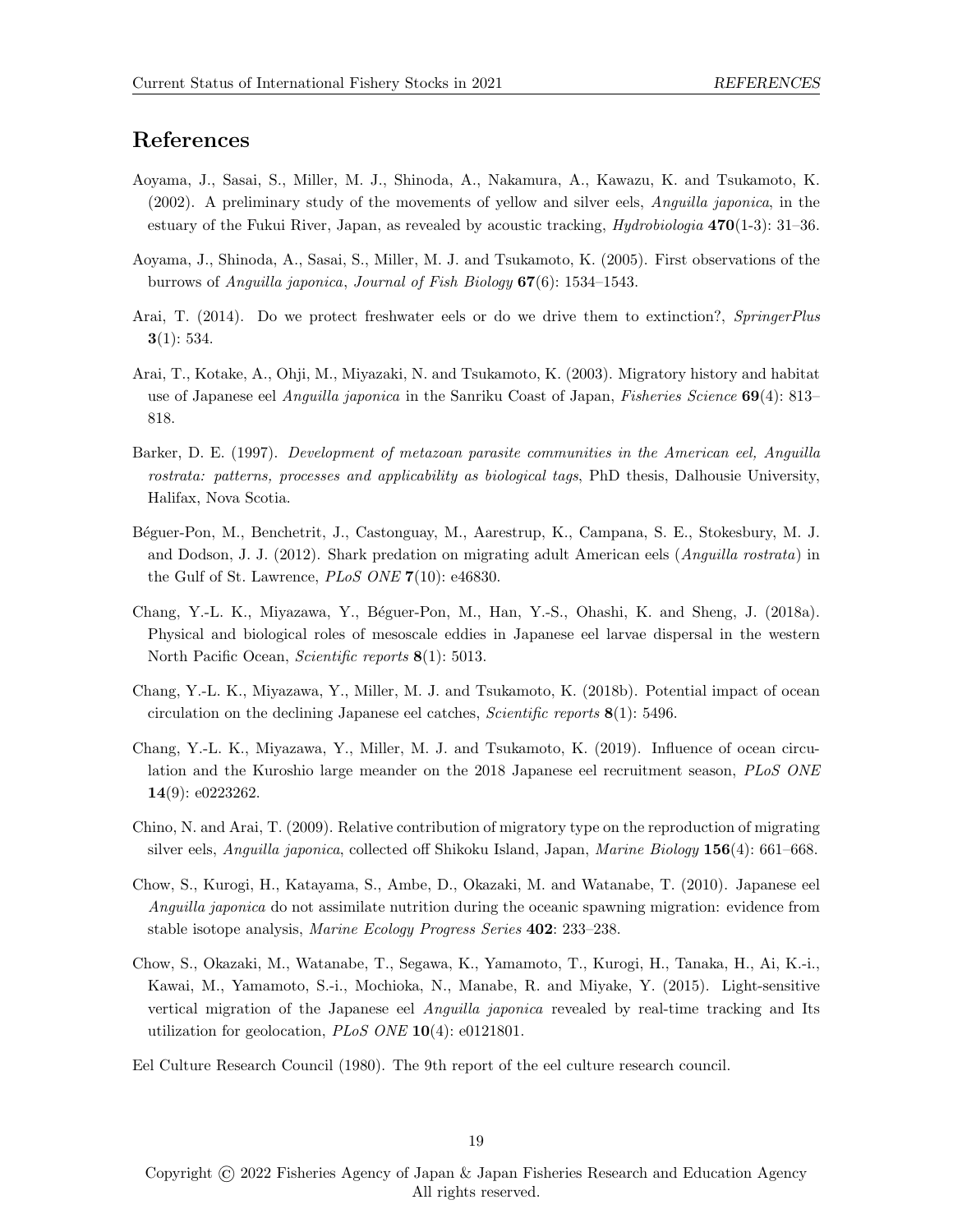<span id="page-19-10"></span>FAO (2021). Global production statistics 1950-2019. URL: http://www.fao.org/

<span id="page-19-11"></span>Fisheries Agency (2017). Data from Joint Press Release of the Tenth Meeting of the Informal Consultation on International Cooperation for Conservation and Management of Japanese Eel Stock and Other Relevant Eel Species.

URL: http://www.jfa.maff.go.jp/j/press/sigen/attach/pdf/170711-2.pdf

<span id="page-19-12"></span>Fisheries Agency (2021). Data from Joint Press Release of the Thirteenth Meeting of the Informal Consultation on International Cooperation for Conservation and Management of Japanese Eel Stock and Other Relevant Eel Species. URL: https://www.jfa.maff.go.jp/j/press/sigen/attach/pdf/210727-7.pdf

<span id="page-19-9"></span>Gardiner, S. M. (2006). A core precautionary principle, *Journal of Political Philosophy* 14(1): 33–60.

- <span id="page-19-4"></span>Gong, X., Davenport, E., Wang, D. and G. Clark, A. (2019). Lack of spatial and temporal genetic structure of Japanese eel (*Anguilla japonica*) populations, Conservation Genetics **20**(3): 467–475.
- <span id="page-19-5"></span>Hagihara, S., Aoyama, J., Limbong, D. and Tsukamoto, K. (2018). Age and growth of migrating tropical eels, Anguilla celebesensis and Anguilla marmorata, Journal of Fish Biology  $92(5)$ : 1526– 1544.
- <span id="page-19-0"></span>Hakoyama, H., Fujimori, H., Okamoto, C. and Kodama, S. (2016). Compilation of Japanese fisheries statistics for the Japanese eel, Anguilla japonica, since 1894: a historical dataset for stock assessment, Ecological research  $31(2)$ : 153.
- <span id="page-19-1"></span>Han, Y.-S. (2011). Temperature-dependent recruitment delay of the Japanese glass eel Anguilla japonica in East Asia, Marine biology  $158(10)$ : 2349–2358.
- <span id="page-19-8"></span>Han, Y.-S., Wu, C.-R. and Iizuka, Y. (2016). Batch-like arrival waves of glass eels of Anguilla japonica in offshore waters of Taiwan, Zoological Studies 55(36).
- <span id="page-19-6"></span>Han, Y.-S., Zhang, H., Tseng, Y.-H. and Shen, M.-L. (2012). Larval Japanese eel (Anguilla japonica) as sub-surface current bio-tracers on the East Asia continental shelf, Fisheries Oceanography 21(4): 281–290.
- <span id="page-19-7"></span>Higuchi, T., Watanabe, S., Manabe, R., Kaku, T., Okamura, A., Yamada, Y., Miller, M. J. and Tsukamoto, K. (2018). Tracking Anguilla japonica silver eels along the West Marina Ridge using pop-up archival transmitting tags, Zoological Studies 57(24): 2018–57.
- <span id="page-19-3"></span>Igarashi, Y., Zhang, H., Tan, E., Sekino, M., Yoshitake, K., Kinoshita, S., Mitsuyama, S., Yoshinaga, T., Chow, S., Kurogi, H., Shinoda, A., Han, Y.-S., Wakiya, R., Mochioka, N., Yamamoto, T., Kuwada, H., Kaji, Y., Suzuki, Y., Gojobori, T., Kobayashi, T., Saitoh, K., Watabe, S. and Asakawa, S. (2018). Whole-genome sequencing of 84 Japanese eels reveals evidence against panmixia and support for sympatric speciation, Genes 9(10): 474.
- <span id="page-19-2"></span>Ishikawa, S., Aoyama, J., Tsukamoto, K. and Nishida, M. (2001). Population structure of the Japanese eel Anguilla japonica as examined by mitochondrial DNA sequencing, *Fisheries Science* 67(2): 246– 253.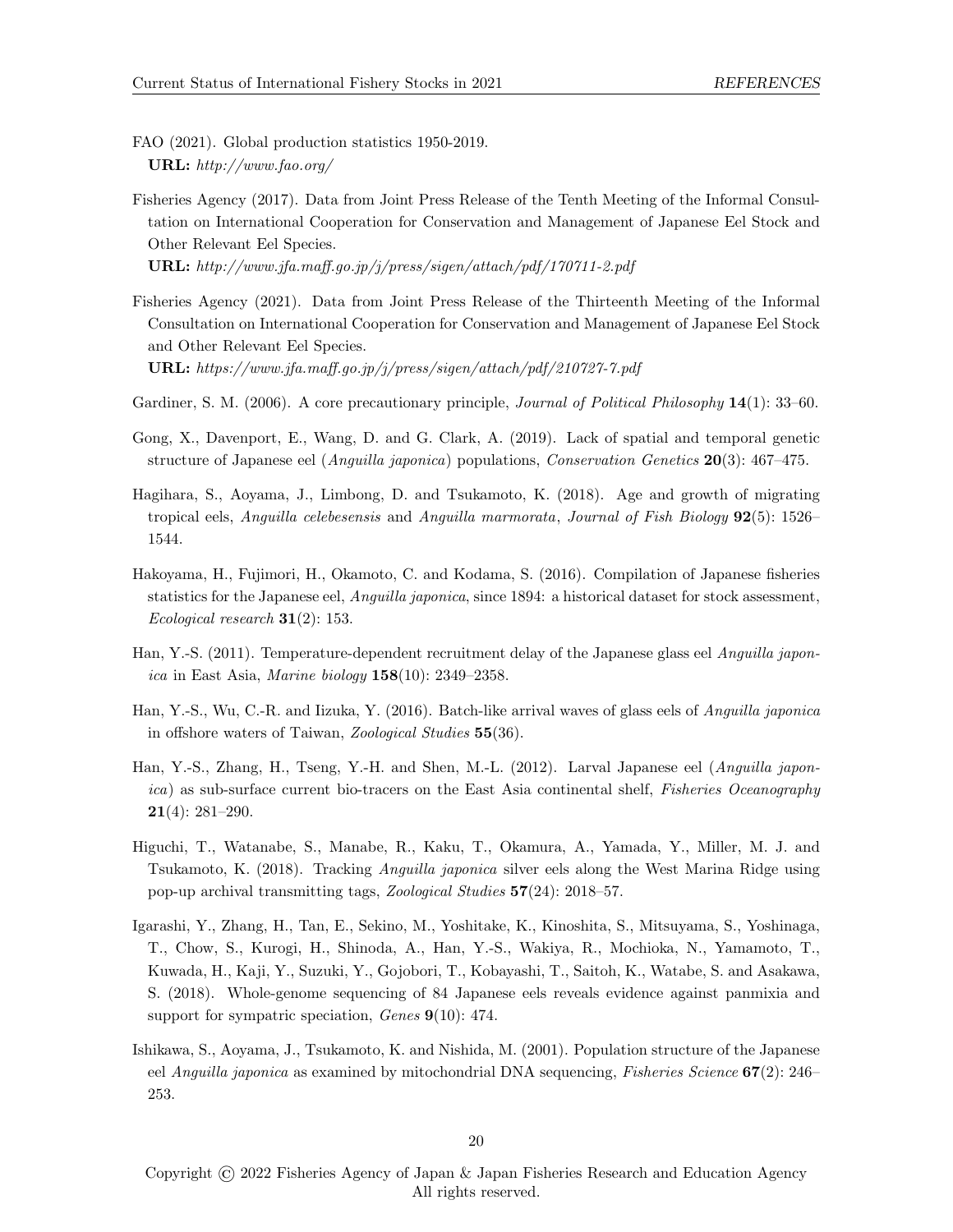- <span id="page-20-9"></span>Itakura, H., Kaino, T., Miyake, Y., Kitagawa, T. and Kimura, S. (2015). Feeding, condition, and abundance of Japanese eels from natural and revetment habitats in the Tone River, Japan, *Environmental* Biology of Fishes 98(8): 1871–1888.
- <span id="page-20-5"></span>Itakura, H., Miyake, Y., Kitagawa, T. and Kimura, S. (2018). Site fidelity, diel and seasonal activities of yellow-phase Japanese eels (Anguilla japonica) in a freshwater habitat as inferred from acoustic telemetry, *Ecology of Freshwater Fish*  $27(3)$ : 737–751.
- <span id="page-20-11"></span>Jellyman, D. J. (1977). Summer upstream migration of juvenile freshwater eels in New Zealand, New Zealand Journal of Marine and Freshwater Research  $11(1)$ : 61–71.
- <span id="page-20-3"></span>Kaifu, K., Miyazaki, S., Aoyama, J., Kimura, S. and Tsukamoto, K. (2013). Diet of Japanese eels Anguilla japonica in the Kojima Bay-Asahi river system, Japan, Environmental Biology of Fishes 96(4): 439–446.
- <span id="page-20-12"></span>Kaifu, K., Yokouchi, K., Higuchi, T., Itakura, H. and Shirai, K. (2018). Depletion of naturally recruited wild Japanese eels in Okayama, Japan, revealed by otolith stable isotope ratios and abundance indices, Fisheries science 84(5): 757-763.
- <span id="page-20-10"></span>Kan, K., Sato, M. and Nagasawa, K. (2016). Tidal-flat macrobenthos as diets of the Japanese eel  $An$ guilla japonica in western Japan, with a note on the occurrence of a parasitic nematode Heliconema anguillae in eel stomachs, Zoological Science 33(1): 50–62.
- <span id="page-20-7"></span>Kimura, S., Inoue, T. and Sugimoto, T. (2001). Fluctuation in the distribution of low-salinity water in the North Equatorial Current and its effect on the larval transport of the Japanese eel, Fisheries Oceanography  $10(1)$ : 51–60.
- <span id="page-20-8"></span>Kimura, S. and Tsukamoto, K. (2006). The salinity front in the north equatorial current: a landmark for the spawning migration of the Japanese eel (*Anguilla japonica*) related to the stock recruitment, Deep Sea Research Part II: Topical Studies in Oceanography 53(3-4): 315–325.
- <span id="page-20-6"></span>Kimura, S., Tsukamoto, K. and Sugimoto, T. (1994). A model for the larval migration of the Japanese eel: roles of the trade winds and salinity front, Marine Biology 119(2): 185–190.
- <span id="page-20-1"></span>Kotake, A., Arai, T., Okamura, A., Yamada, Y., Utoh, T., Oka, H., Miller, M. and Tsukamoto, K. (2007). Ecological aspects of the Japanese eel, Anguilla japonica, collected from coastal areas of Japan, Zoological Science 24(12): 1213–1221.
- <span id="page-20-4"></span>Kotake, A., Okamura, A., Yamada, Y., Utoh, T., Arai, T., Miller, M., Oka, H. and Tsukamoto, K. (2005). Seasonal variation in the migratory history of the Japanese eel Anguilla japonica in Mikawa Bay, Japan, Marine Ecology Progress Series 293: 213–221.
- <span id="page-20-0"></span>Kuroki, M. (2019). 1.3 Food culture (in Japanese), *Science of eels*, Asakura Publishing, pp. 10–16.
- <span id="page-20-2"></span>Lin, Y. J. and Tzeng, W. N. (2009). Validation of annulus in otolith and estimation of growth rate for Japanese eel Anguilla japonica in tropical southern Taiwan, Environmental Biology of Fishes 84 $(1)$ : 79–87.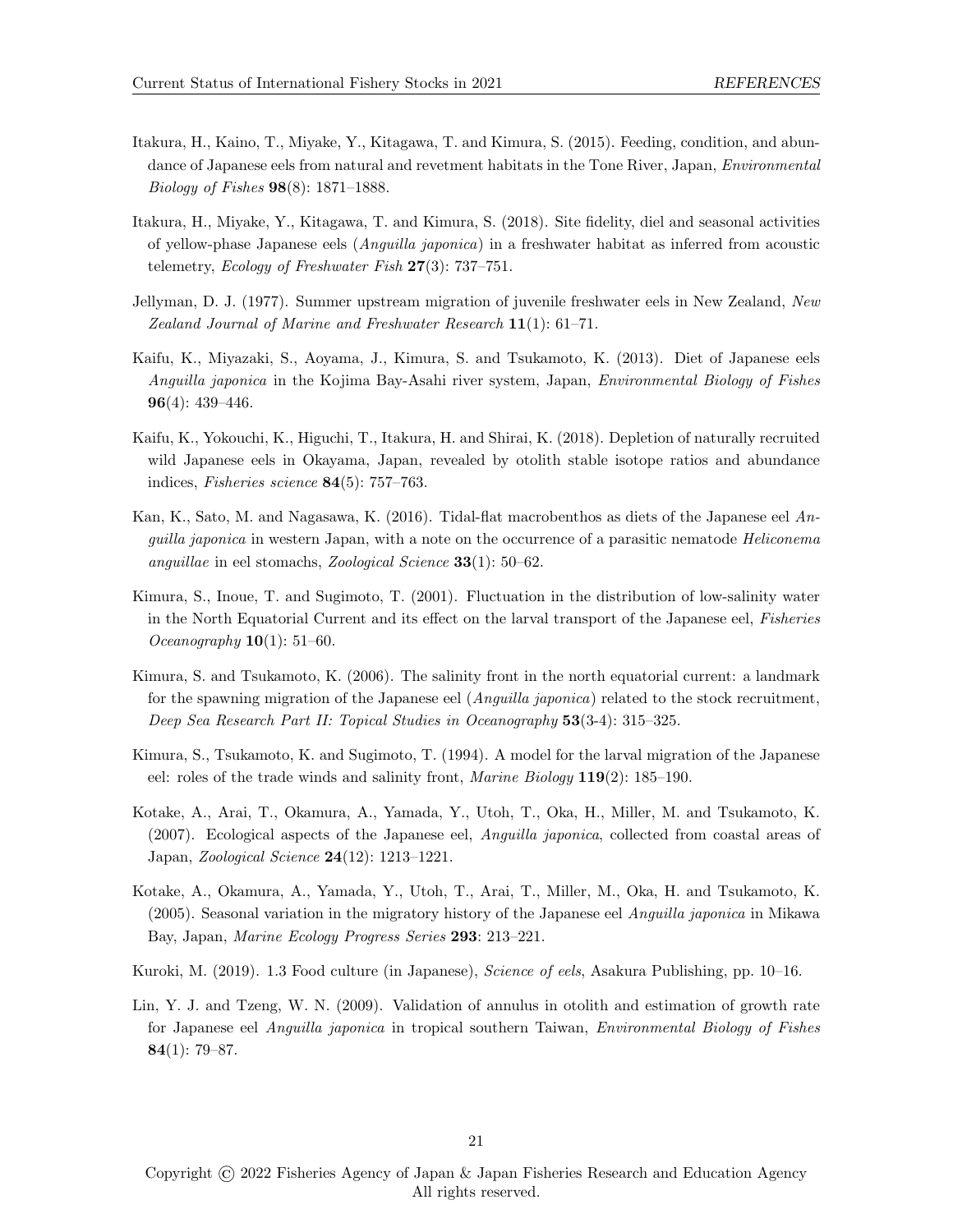- <span id="page-21-8"></span>Manabe, R., Aoyama, J., Watanabe, K., Kawai, M., Miller, M. and Tsukamoto, K. (2011). First observations of the oceanic migration of Japanese eel, from pop-up archival transmitting tags, Marine Ecology Progress Series 437: 229–240.
- <span id="page-21-1"></span>Matsui, I. (1972a). The Study of Eels (Aquacultural Stury) (in Japanese), Kouseisha Kouseikaku.
- <span id="page-21-3"></span>Matsui, I. (1972b). The Study of Eels (Biological Study) (in Japanese), Kouseisha Kouseikaku.
- <span id="page-21-7"></span>Matsushige, K., Yasutake, Y. and Mochioka, N. (2020). Spatial distribution and habitat preferences of the Japanese eel, Anguilla japonica, at the reach and channel-unit scales in four rivers of Kagoshima Prefecture, Japan, Ichthyological Research pp. 67: 68–80.
- <span id="page-21-10"></span>Miller, M. J., Chikaraishi, Y., Ogawa, N. O., Yamada, Y., Tsukamoto, K. and Ohkouchi, N. (2013). A low trophic position of Japanese eel larvae indicates feeding on marine snow, Biology Letters 9(1): 20120826.
- <span id="page-21-5"></span>Minegishi, Y., Aoyama, J., Inoue, J. G., Miya, M., Nishida, M. and Tsukamoto, K. (2005). Molecular phylogeny and evolution of the freshwater eels genus Anguilla based on the whole mitochondrial genome sequences, Molecular Phylogenetics and Evolution 34(1): 134–146.
- <span id="page-21-13"></span>Miyake, Y., Takeshige, A., Itakura, H., Itoh, H., Onda, H., Yamaguchi, A., Yoneta, A., Arai, K., Hane, Y. V. and Kimura, S. (2018). Predation on glass eels of Japanese eel Anguilla japonica in the Tone River estuary, Japan, Fisheries Science 84(6): 1009–1014.
- <span id="page-21-0"></span>Mochioka, N. (2019). 4.1 fishing gear and fishing method (in Japanese), Science of eels, Asakura Publishing, pp.  $120 - 125$ .
- <span id="page-21-11"></span>Mochioka, N. and Iwamizu, M. (1996). Diet of anguilloid larvae: Leptocephali feed selectively on larvacean houses and fecal pellets, Marine Biology 125(3): 447–452.
- <span id="page-21-9"></span>Otake, T., Inagaki, T., Hasumoto, H., Mochioka, N. and Tsukamoto, K. (1998). Diel vertical distribution of Anguilla japonica leptocephali, Ichthyological Research 45(2): 208–211.
- <span id="page-21-12"></span>Otake, T., Nogami, K. and Maruyama, K. (1993). Dissolved and particulate organic matter as possible food sources for eel leptocephali, Marine Ecology Progress Series 92: 27–34.
- <span id="page-21-4"></span>Sang, T.-K., Chang, H.-Y., Chen, C.-T. and Hui, C.-F. (1994). Population structure of the Japanese eel, Anguilla japonica, Molecular Biology and Evolution 11(2): 250–260.
- <span id="page-21-2"></span>Shinoda, A., Aoyama, J., Miller, M. J., Otake, T., Mochioka, N., Watanabe, S., Minegishi, Y., Kuroki, M., Yoshinaga, T., Yokouchi, K., Fukuda, N., Sudo, R., Hagihara, S., Zenimoto, K., Suzuki, Y., Oya, M., Inagaki, T., Kimura, S., Fukui, A., Lee, T. W. and Tsukamoto, K. (2011). Evaluation of the larval distribution and migration of the Japanese eel in the western North Pacific, Reviews in Fish Biology and Fisheries  $21(3)$ : 591–611.
- <span id="page-21-6"></span>Sudo, R., Fukuda, N., Aoyama, J. and Tsukamoto, K. (2013). Age and body size of Japanese eels, Anguilla japonica, at the silver-stage in the Hamana Lake system, Japan, Coastal marine science  $36(1): 13-18.$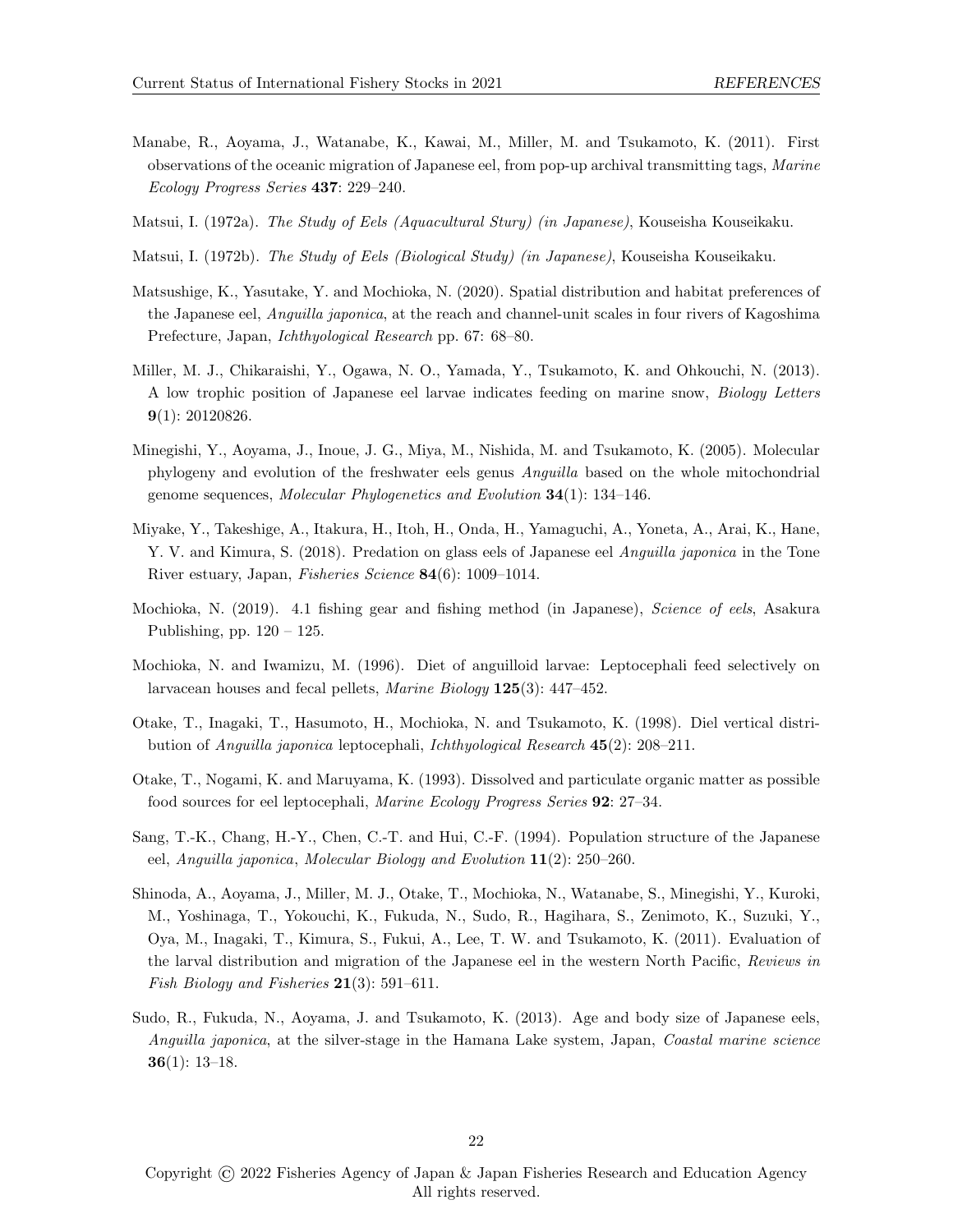- <span id="page-22-12"></span>Tanaka, E. (2014). Stock assessment of Japanese eels using Japanese abundance indices, Fisheries Science **80**(6): 1129-1144.
- <span id="page-22-0"></span>Tanaka, H. (2019). 5.1 History and current status of eel aquaculture (in Japanese), Science of eels, Asakura Publishing, pp. 157 – 161.
- <span id="page-22-8"></span>Tesch, F.-W. (2003). The eel, 5th edn, Blackwell Publishing.
- <span id="page-22-4"></span>Tseng, M.-C., Tzeng, W.-N. and Lee, S.-C. (2006). Population genetic structure of the Japanese eel Anguilla japonica in the northwest Pacific Ocean: evidence of non-panmictic populations, Marine Ecology Progress Series 308: 221–230.
- <span id="page-22-1"></span>Tsukamoto, K. (1992). Discovery of the spawning area for Japanese eel, Nature 356(6372): 789.
- <span id="page-22-9"></span>Tsukamoto, K. (2006). Oceanic biology: spawning of eels near a seamount, Nature 439(7079): 929.
- <span id="page-22-2"></span>Tsukamoto, K., Chow, S., Otake, T., Kurogi, H., Mochioka, N., Miller, M. J., Aoyama, J., Kimura, S., Watanabe, S., Yoshinaga, T. et al. (2011). Oceanic spawning ecology of freshwater eels in the western North Pacific, Nature communications 2: 179.
- <span id="page-22-3"></span>Tsukamoto, K., Otake, T., Mochioka, N., Lee, T.-W., Fricke, H., Inagaki, T., Aoyama, J., Ishikawa, S., Kimura, S., Miller, M. J., Hasumoto, H., Oya, M. and Suzuki, Y. (2003). Seamounts, new moon and eel spawning: the search for the spawning site of the Japanese eel, *Environmental Biology of* Fishes 66(3): 221–229.
- <span id="page-22-11"></span>Tzeng, W.-N., Tseng, Y.-H., Han, Y.-S., Hsu, C.-C., Chang, C.-W., Di Lorenzo, E. and Hsieh, C.-H. (2012). Evaluation of multi-scale climate effects on annual recruitment levels of the Japanese eel, Anguilla japonica, to Taiwan, PLoS ONE 7(2): e30805.
- <span id="page-22-10"></span>Watanabe, S., Higuchi, T., Noshiro, M., Manabe, R., Miller, M., Jellyman, D. and Tsukamoto, K.  $(2020)$ . Reexamination of the spawning migration of *Anguilla dieffenbachii* in relation to water temperature and the lunar cycle, New Zealand Journal of Marine and Freshwater Research 54(1): 131– 147.

URL: https://doi.org/10.1080/00288330.2019.1614075

- <span id="page-22-13"></span>Yamamuro, M., Komuro, T., Kamiya, H., Kato, T., Hasegawa, H. and Kameda, Y. (2019). Neonicotinoids disrupt aquatic food webs and decrease fishery yields, Science 366: 620–623.
- <span id="page-22-5"></span>Yokouchi, K., Aoyama, J., Oka, H. and Tsukamoto, K. (2008). Variation in the demographic characteristics of yellow-phase Japanese eels in different habitats of the Hamana Lake system, Japan, Ecology of Freshwater Fish 17(4): 639–652.
- <span id="page-22-6"></span>Yokouchi, K., Fukuda, N., Miller, M., Aoyama, J., Daverat, F. and Tsukamoto, K. (2012). Influence of early habitat use on the migratory plasticity and demography of Japanese eels in central Japan, Estuarine, Coastal and Shelf Science 107: 132–140.
- <span id="page-22-7"></span>Yokouchi, K., Sudo, R., Kaifu, K., Aoyama, J. and Tsukamoto, K. (2009). Biological characteristics of silver-phase Japanese eel, Anguilla japonica, collected from Hamana Lake Japan, Coastal marine science 33(1): 54–63.